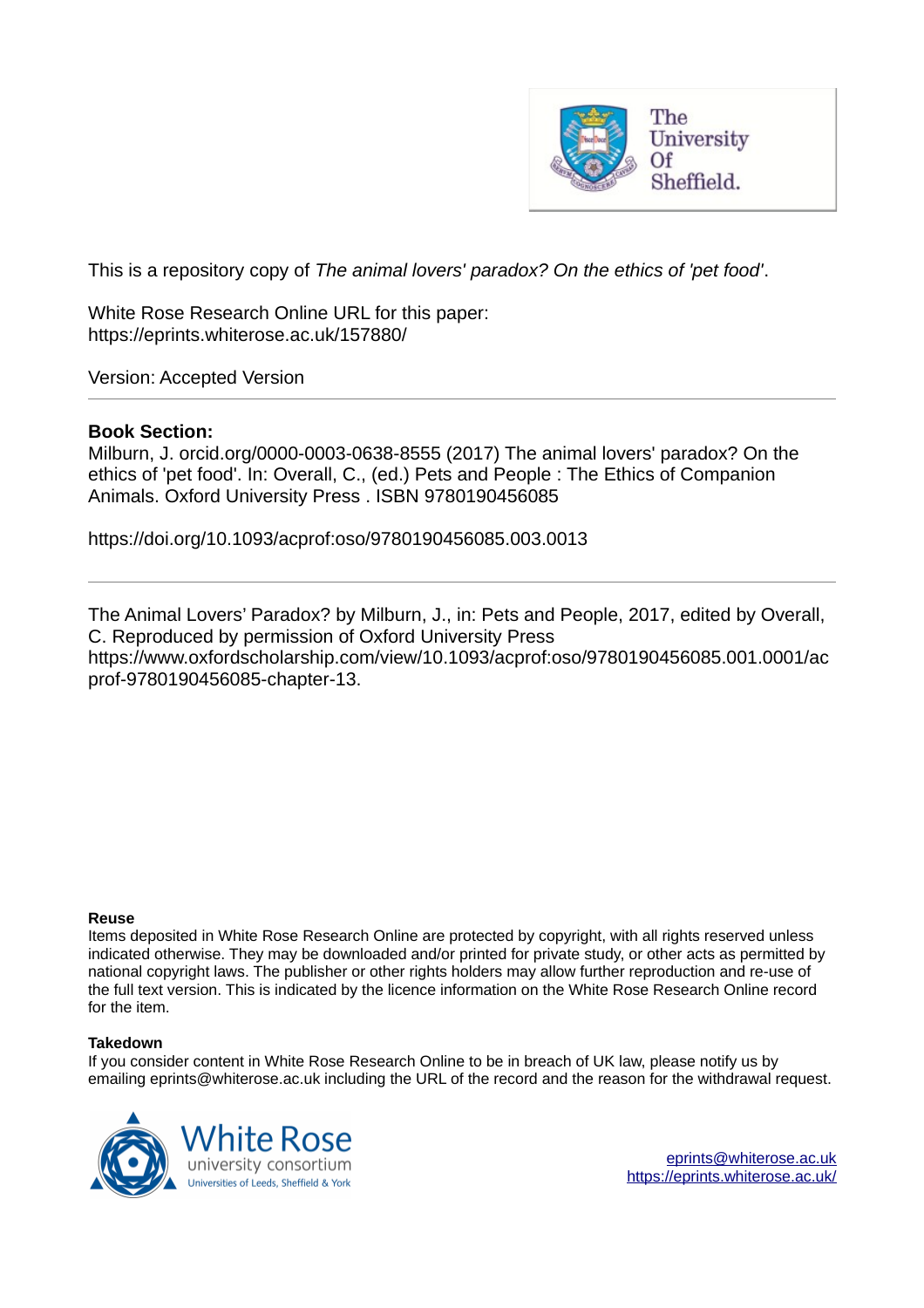#### The animal lovers' paradox? On the ethics of 'pet food'

### Josh Milburn

### Queen's University Belfast

The animal lovers' paradox is the fact that animal lovers – people who share their lives with nonhuman companions for whom they feel deep love and affection – typically contribute to more nonhuman animal (NHA) death and suffering than they would if they did not keep companions. This is because dogs and cats (upon whom this chapter will focus) will typically be fed large amounts of NHA flesh, and this flesh is the product of practices that inflict death and suffering as a matter of course. Paradoxically, it could be that the best thing that some people could do to reduce NHA death and suffering is to stop being animal lovers. This sounds deeply odd, and rightly so. This is not to say that individual animal lovers will *recognize* the oddness of their situation; it is possible that they feel love towards only certain NHAs. When the individual animal lover feels the conflict, they likely face the *vegetarian's dilemma*: the problem of reconciling "feeding one's [companion] an animal-based diet that may be perceived as best promoting their well-being with concerns over animal welfare [and animal *rights*] and environmental degradation threatened by such diets" (Rothgerber 2013, 77).

There has been some discussion of this issue both inside and outside academia. Despite this, academic animal ethics as a whole has been surprisingly quiet on the animal lovers' paradox

This is a draft of a chapter forthcoming in *Pets and People*, published by Oxford University Press and edited by Christine Overall. This version may differ slightly from the published version. Please refer to the edited collection for the complete chapter. and the vegetarian's dilemma. On the one hand, this is surprising, given that it is at the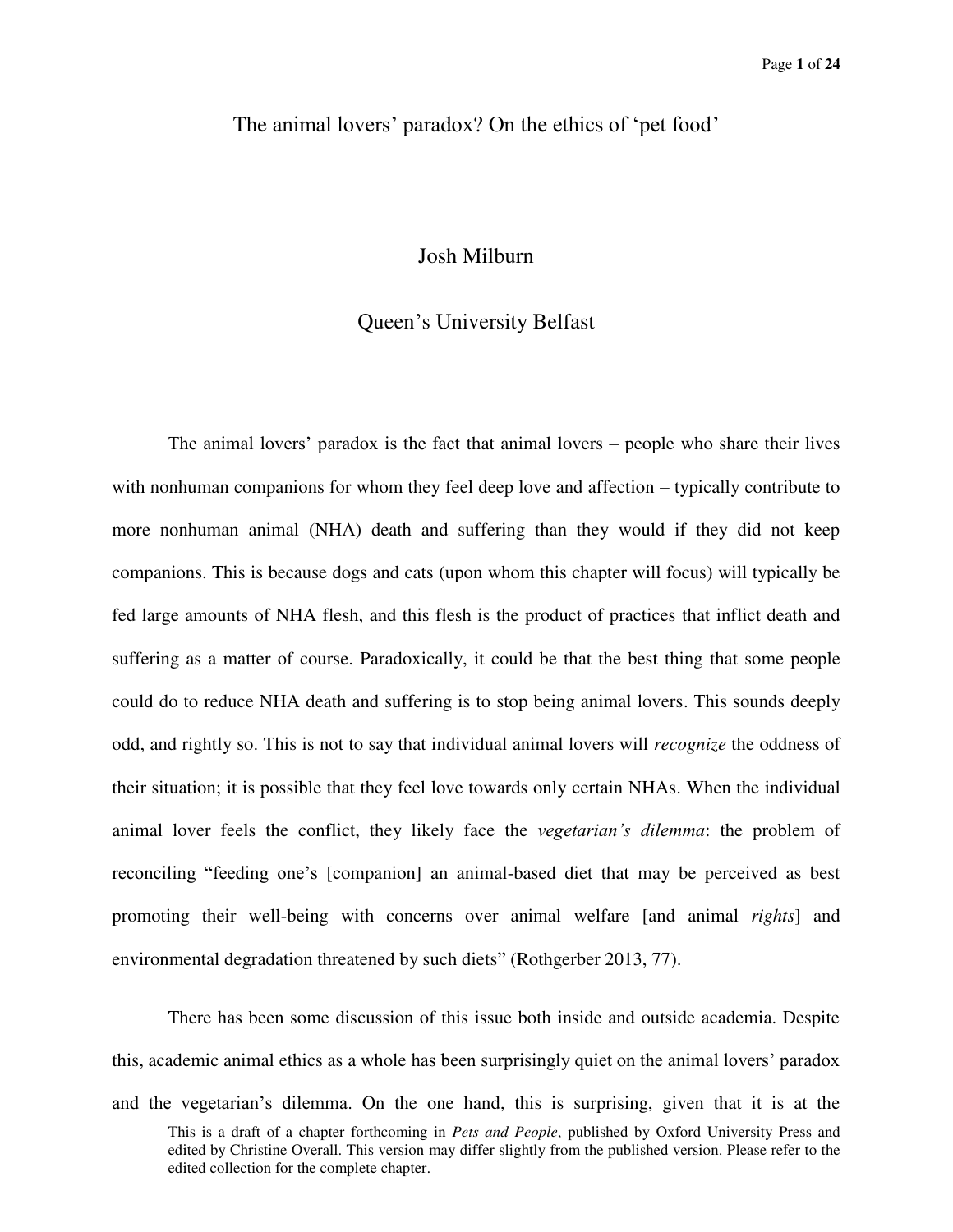Page **2** of **24**

intersection of two key issues in animal ethics: the ethics of NHA-derived foods and the ethics of companionship. On the other, it is unsurprising, as it seems to throw up serious conflicts between our obligations to our companions and towards those NHAs killed for food.

Recent prominent works on animal ethics from a variety of directions have not addressed the issue. For example, Clare Palmer (2010) advocates a contextual animal ethics, in which we have different kinds of obligations to companions than to "wild" NHAs, but does not discuss companion diets, despite considering companions' violence against "wild" animals. Palmer coauthored the recent *Companion Animal Ethics* (Sandøe, Corr and Palmer 2016) in which companion diet is addressed, but discussions focus upon health, resource use and environmental impact, rather than the problems with NHA-derived foodstuffs. Alasdair Cochrane (2012) defends an account of justice centered on the interest rights of sentient animals. Though he offers extensive discussions of the injustice of current food practices (2012, ch. 4) and of our obligations towards companions (2012, 129-37; cf. Cochrane 2014), he does not address the conflict between them that arises when we feed companions the flesh of other NHAs. $<sup>1</sup>$  Gary</sup> Francione (2007; 2008), who supports the abolition of all use of NHAs, stresses the importance of veganism and, though claiming that we should stop producing more, argues we must care for existing companions. Despite this, and though he keeps vegan dogs (Francione 2007, vi), the issue is not addressed in his major works.

There is, then, a surprising lack of consideration in the animal ethics literature of the ethics of companion diets. One exception to this general trend is the work of Sue Donaldson and Will Kymlicka (2013), who draw a picture of a zoopolis, a mixed human/NHA state. On their picture, different NHAs are awarded different political rights based on their relationship with this state, though all sentient NHAs possess certain fundamental rights, such as the right not to be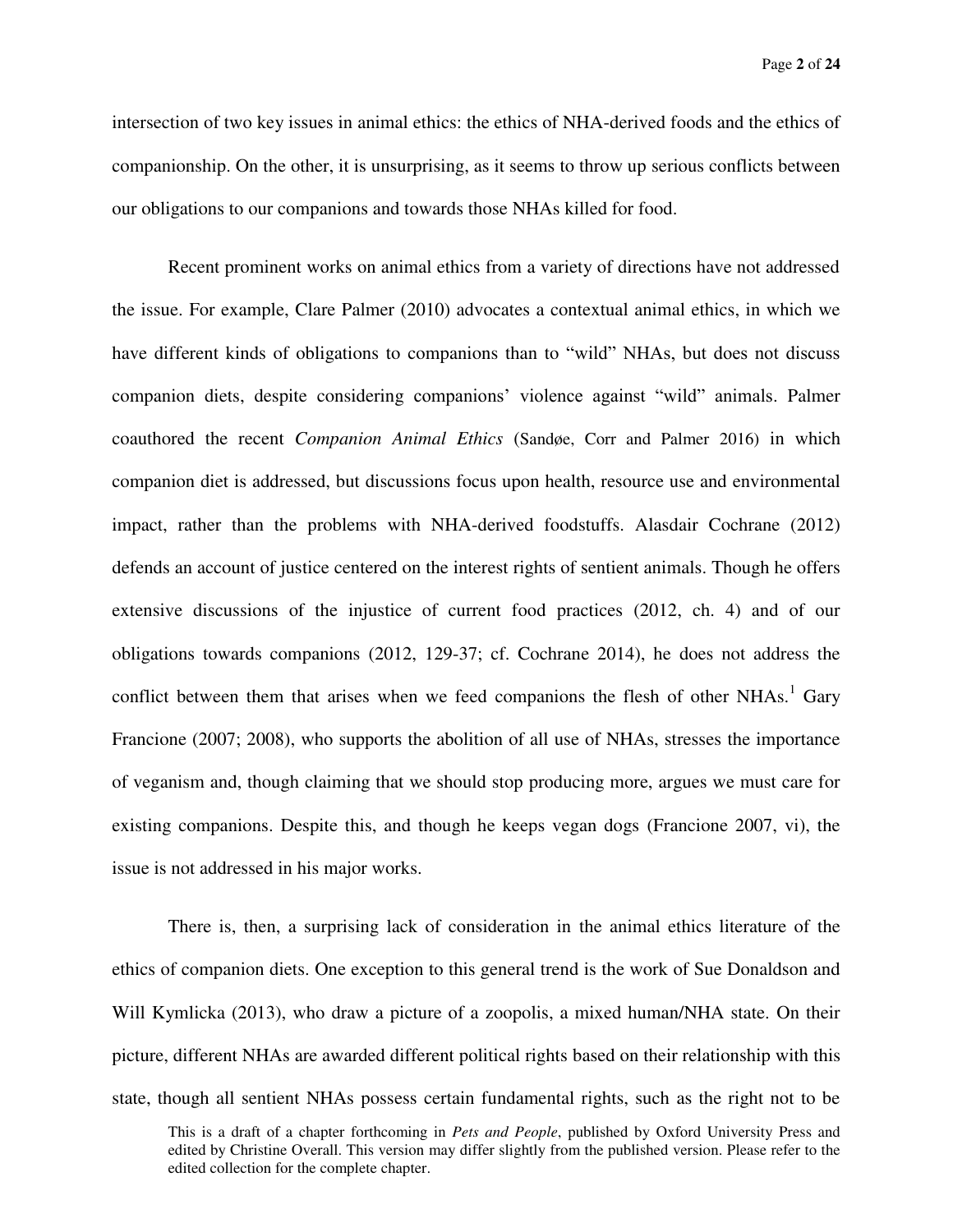killed by humans. NHAs who are part of the mixed community, such as companions, are *citizens*, while those who live among but apart from society, such as garden birds, are *denizens*. "Wild" NHAs are *sovereign* over their own communities. Donaldson and Kymlicka are acutely aware of the problem sketched above:

Amongst our many duties to domesticated animals, we are responsible for ensuring that they have adequate nutrition. And here we encounter another dilemma: do we have an obligation to feed meat to our domesticated animals, particularly if this is part of their (so-called) natural diet? Must we turn some animals into meat in order to fulfil our duties to our domesticated animal co-citizens? (2013, 149)

Ultimately, "dog and cat members of mixed human-animal society do not have a right to food that involves the killing of other animals" (2013, 150). Readers may be surprised at the suggestion that companions not be fed flesh, and that they instead be fed a vegan diet, but more and more people are now exploring this option. In 2010, research on the ethical credentials of different "pet food" brands was published in *Ethical Consumer* (Brown 2010). Among other things, the report looked at which products contained NHA-derived ingredients and which were the product of animal testing – the latter being a dimension of the paradox I cannot explore here. The report recommended several vegan-friendly brands, including Ami and Benevo – companies that produce vegan foods for both dogs and cats (Brown 2010, 12).

This is a draft of a chapter forthcoming in *Pets and People*, published by Oxford University Press and edited by Christine Overall. This version may differ slightly from the published version. Please refer to the edited collection for the complete chapter. One may think, given their talk of "co-citizens" and "mixed … society," that Donaldson and Kymlicka's conclusion is a quirk of their framework, and that, if we do not accept their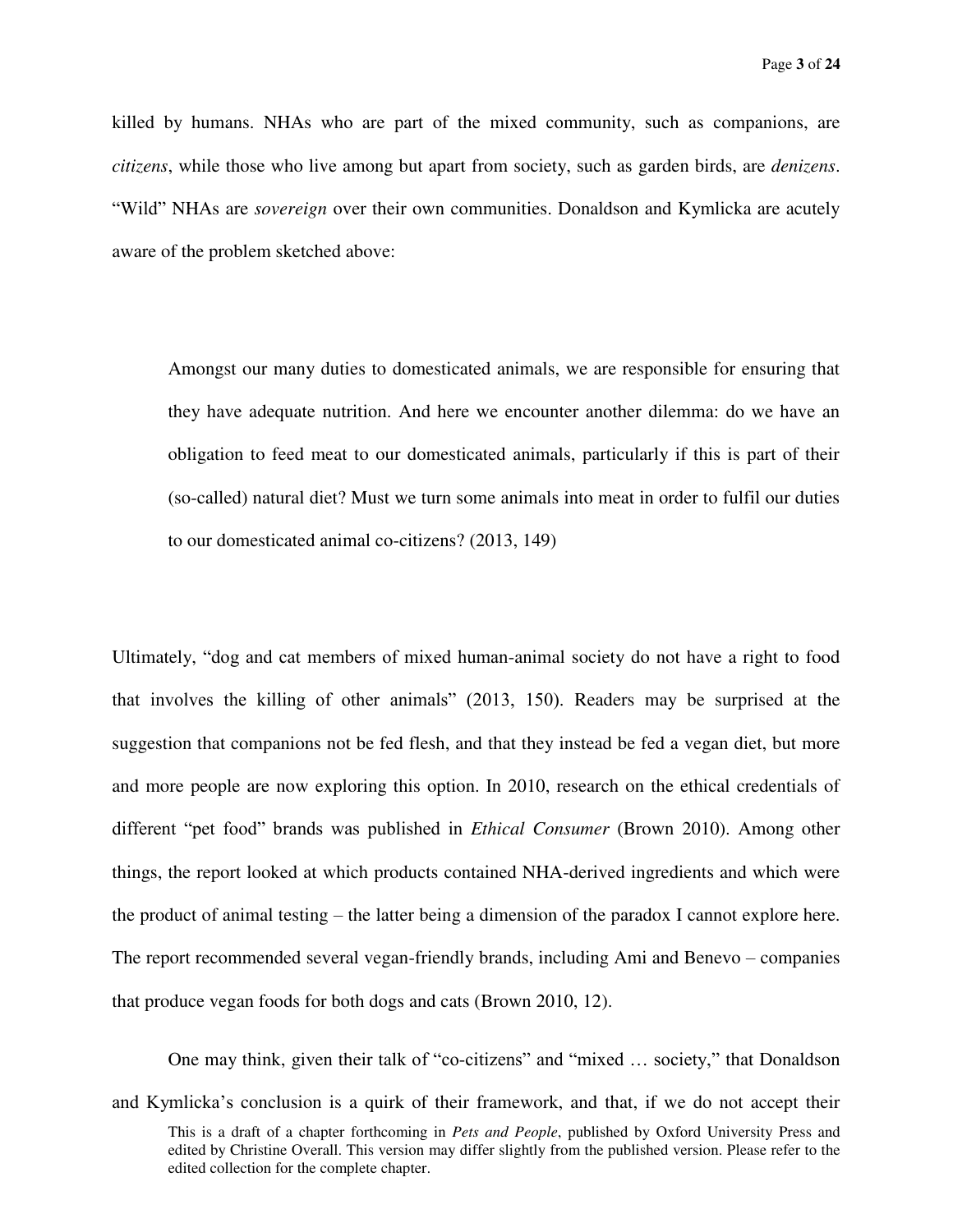system, we need not accept their conclusion. Here, I could argue that we *should* accept Donaldson and Kymlicka's framework; indeed, it is a very good one. However, it is perhaps more interesting to note that we can construct a very strong argument for vegan companions using premises that, within animal ethics, are not at all controversial. I will now set out this argument, before offering an explanation of the various premises and steps. I will then spend the remainder of the chapter exploring possible objections to this argument and offering some practical suggestions.

**Premise 1**: It is wrong for us to kill or inflict suffering upon sensitive nonhuman animals unless there is some reason of overriding importance.

**Premise 2:** The production of nonhuman animal-derived foodstuffs almost always involves inflicting death and suffering upon sensitive nonhuman animals.

**Premise 3**: Without the consumption of nonhuman animal-derived foodstuffs, there would be no production of nonhuman animal-derived foodstuffs.

**Interim conclusion**: Given Premises 1-3, the consumption of nonhuman animalderived foodstuffs is generally wrong, unless there is some reason of overriding importance.

**Premise 4:** There is generally no reason of overriding importance justifying the consumption of nonhuman animal-derived foodstuffs by our companions.

**Conclusion**: Given the interim conclusion and Premise 4, feeding nonhuman animal companions nonhuman animal-derived foodstuffs is generally wrong.

This is a draft of a chapter forthcoming in *Pets and People*, published by Oxford University Press and edited by Christine Overall. This version may differ slightly from the published version. Please refer to the edited collection for the complete chapter.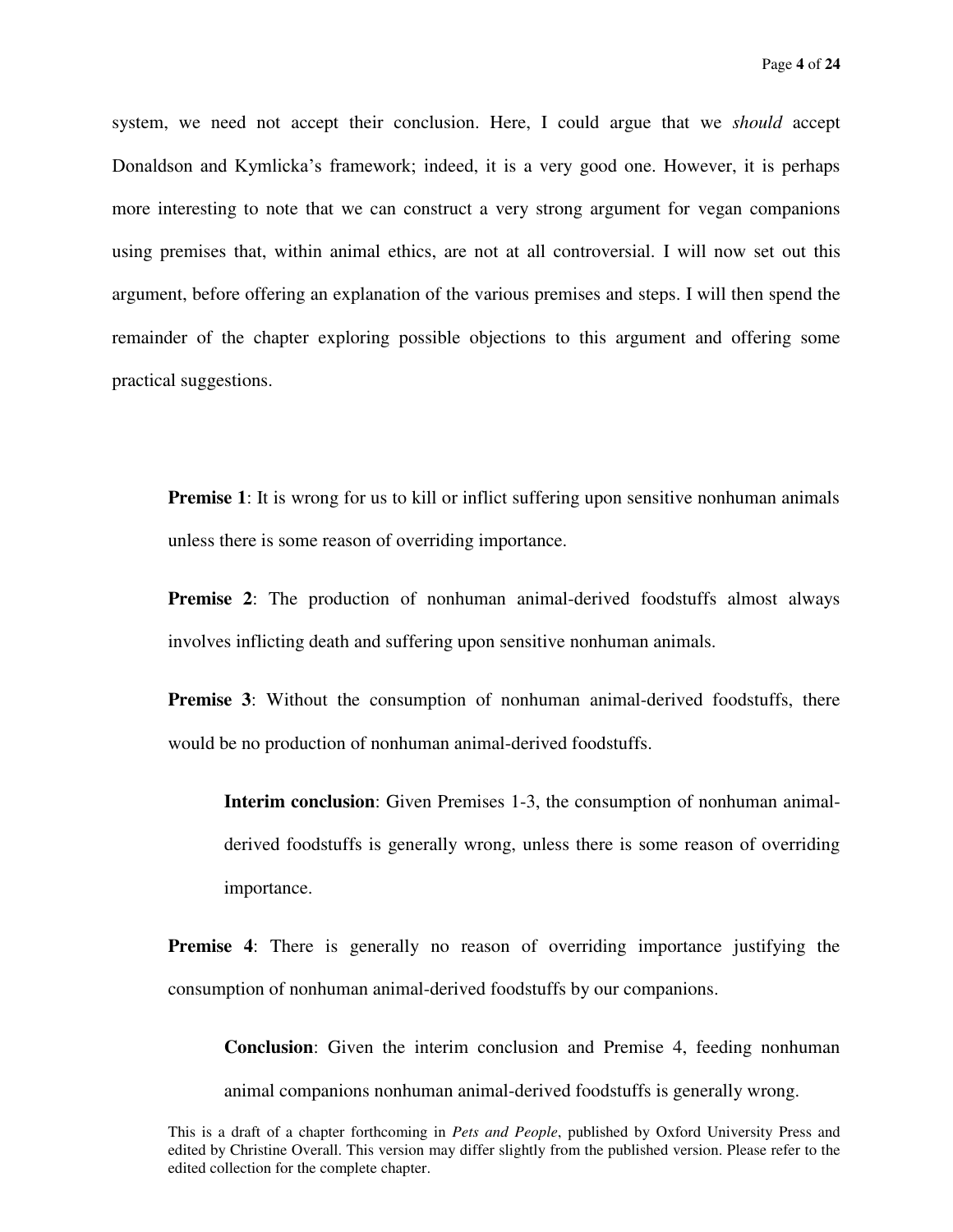Page **5** of **24**

Premise 1 is a normative claim uncontroversial within animal ethics. Some profess to hold the view that the death and suffering of NHAs is of no moral significance. Such people will not accept this argument. Importantly, though, it is highly unlikely that an animal lover would hold this view. What, precisely, counts as a reason "of overriding importance" is what I will spend much of the remainder of this chapter examining. Our answers will differ depending upon the ethical framework we adopt. While utilitarians, like Peter Singer (1995), would allow that the prevention of *greater* suffering is a reason of sufficient magnitude to override a general prescription against inflicting suffering, a more deontological thinker, like Tom Regan (1984), would not allow this. By contrast, in certain cases of self-defense, Regan might allow the infliction of death and suffering, while Singer might not. It is clear that neither greater suffering nor self-defense are in the offing in the current case, but other things might be.

Premise 2 is an empirical claim that would not be denied by anyone familiar with, first, modern farming methods, and, second, animal welfare science. There are enough honest descriptions and images of the kinds of suffering inherent in food production available in various media for me to spare readers the details, beyond noting that suffering and death are as much a part of egg and milk production as they are of flesh production. And, while philosophers and scientists have previously voraciously denied that NHAs experience pain, it is thankfully rare to encounter someone claiming this today. Premise 3, too, is an empirical claim that relies on the realities of the market. If, from tomorrow, there was no demand for NHA-derived foodstuffs, it would not be long before their production ceased. The interim conclusion does not unproblematically follow from premises 1-3. Questions abound about the effects of the behavior of a single individual on the market and the obligation to behave morally when those around us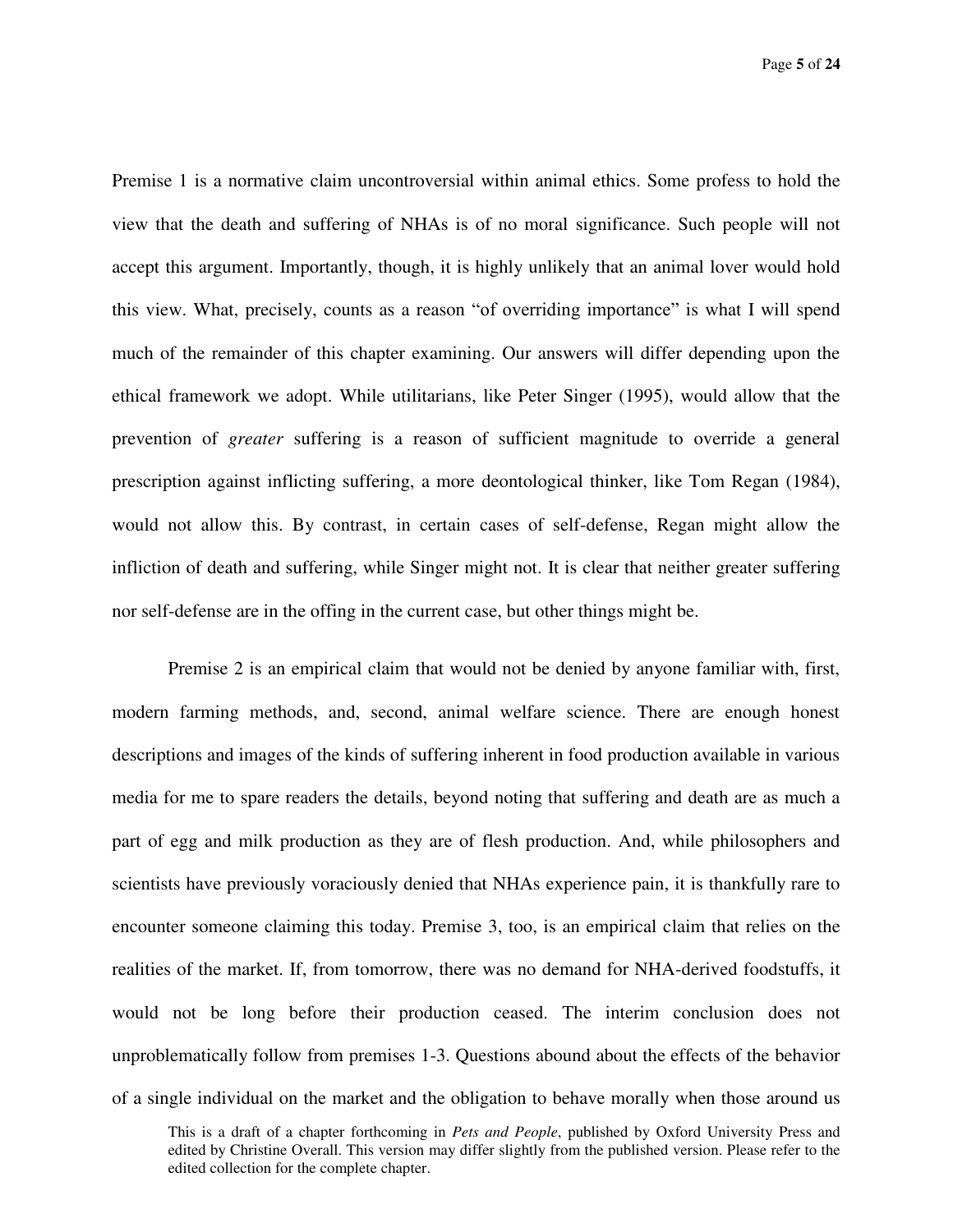do not. However, let us assume that these can be overcome.<sup>2</sup> Given all of the above, *our continued consumption of NHA-derived products is generally wrong*. We should note that there really are no "overriding" circumstances in most cases. According to both the American Dietetic Association and Dieticians of Canada (Craig and Mangels 2009; Mangels, Messina and Vesanto 2003), appropriately planned vegan diets are perfectly healthy for people at any stage of their life. Additionally, such diets are easily accessible to almost anyone in the industrialized west. It does not instantly follow that companions must be fed vegan diets, which is why an additional premise is necessary; however, if Premise 4 is correct, then the conclusion naturally follows: feeding companions NHA-derived foodstuffs is generally wrong.

For the remainder of this chapter, I will explore whether there is *generally* a reason of overriding significance that permits the feeding of NHA-derived foodstuffs to our companions. We could certainly construct contrived scenarios where there are reasons of overriding importance: For example, if you and your dog are trapped on an island with edible NHAs but no edible plants, you can surely kill the animals to feed yourself and your dog. However, extreme scenarios do not help us. Instead, I am going to explore four reasons we may think we *generally* have an overriding ethical reason to feed NHA-derived products to our companions. First, I will explore whether making our companions vegan is to force them to live an *undignified* life. Second, I will explore the idea that companion veganism is problematically *unnatural.* Third, I will explore the idea that it is unjustly *freedom-restricting*. Finally, I will consider the most important challenge: whether it is *unhealthy* for the companions to be fed a vegan diet, and what this might mean.

This is a draft of a chapter forthcoming in *Pets and People*, published by Oxford University Press and edited by Christine Overall. This version may differ slightly from the published version. Please refer to the edited collection for the complete chapter.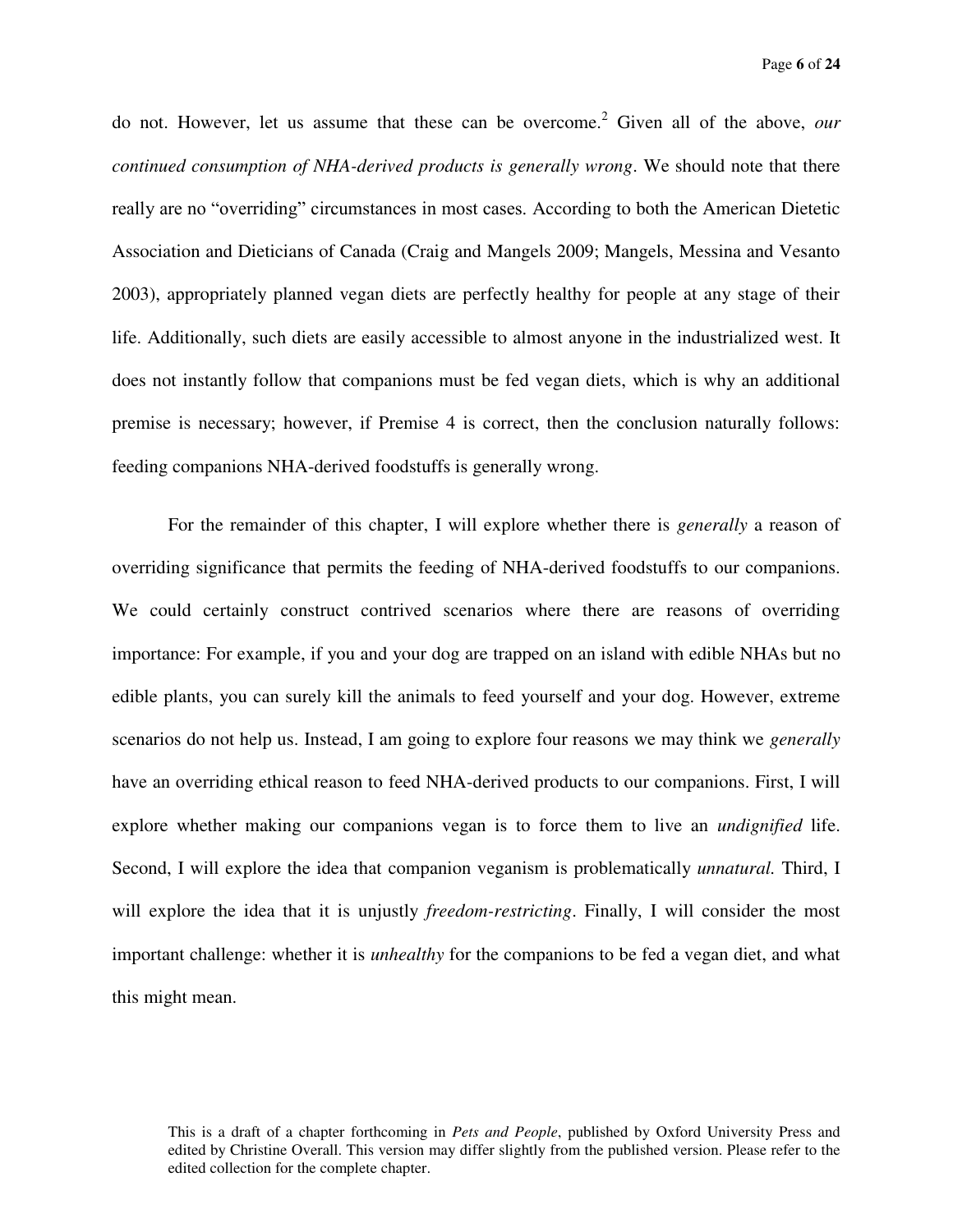# **Dignity**

Conceptions of NHA *dignity* may be appealing due to the thought that it is wrong, for instance, to dress a bear in a tutu and have her ride a unicycle *beyond* the fact that it is unpleasant for the bear. Indeed, we may feel that there is something wrong *even if* the bear does not mind and lives a fulfilled, happy life. A dignity-based argument against companion veganism would claim that companions are treated in an undignified way if fed vegan diets. Precisely *why* depends on the particular conception of NHA dignity, of which there are numerous conflicting accounts. For example, Elizabeth Anderson claims that "[t]he dignity of an animal, whether human or nonhuman, is what is required to make it [sic] decent for human society, for the particular, species-specific ways in which humans relate to them" (2005, 283). Lori Gruen's account, on the other hand, is almost the polar opposite. She says that "[m]aking other animals 'decent for human society' is precisely what it means to deny them their dignity;" instead, "we dignify the wildness [of NHAs] when we respect their behaviors as meaningful to them and recognize that their lives are theirs to live" (2011, 154-5).

It is not clear how either of these accounts could oppose veganism for companions; in making companions vegan, we precisely make them "decent" for NHA-respecting society, while, as they are not "wild," the extent to which companions could have "wild dignity" is unclear. Tying carnivorous diets to dignity is thus a problem with these "relational" approaches to NHA dignity, but it is even more so with "individualist" accounts of NHA dignity, which tie dignity to some kind of trans-specific capacity.<sup>3</sup> Take Michael Meyer's account (2001), according to which all sentient beings possess "simple dignity." Simple dignity, though, is more about moral standing than about particular kinds of treatment, so it seems that simple dignity and vegan diets

have no clear relationship, diminishing its usefulness to the opponent of companion veganism.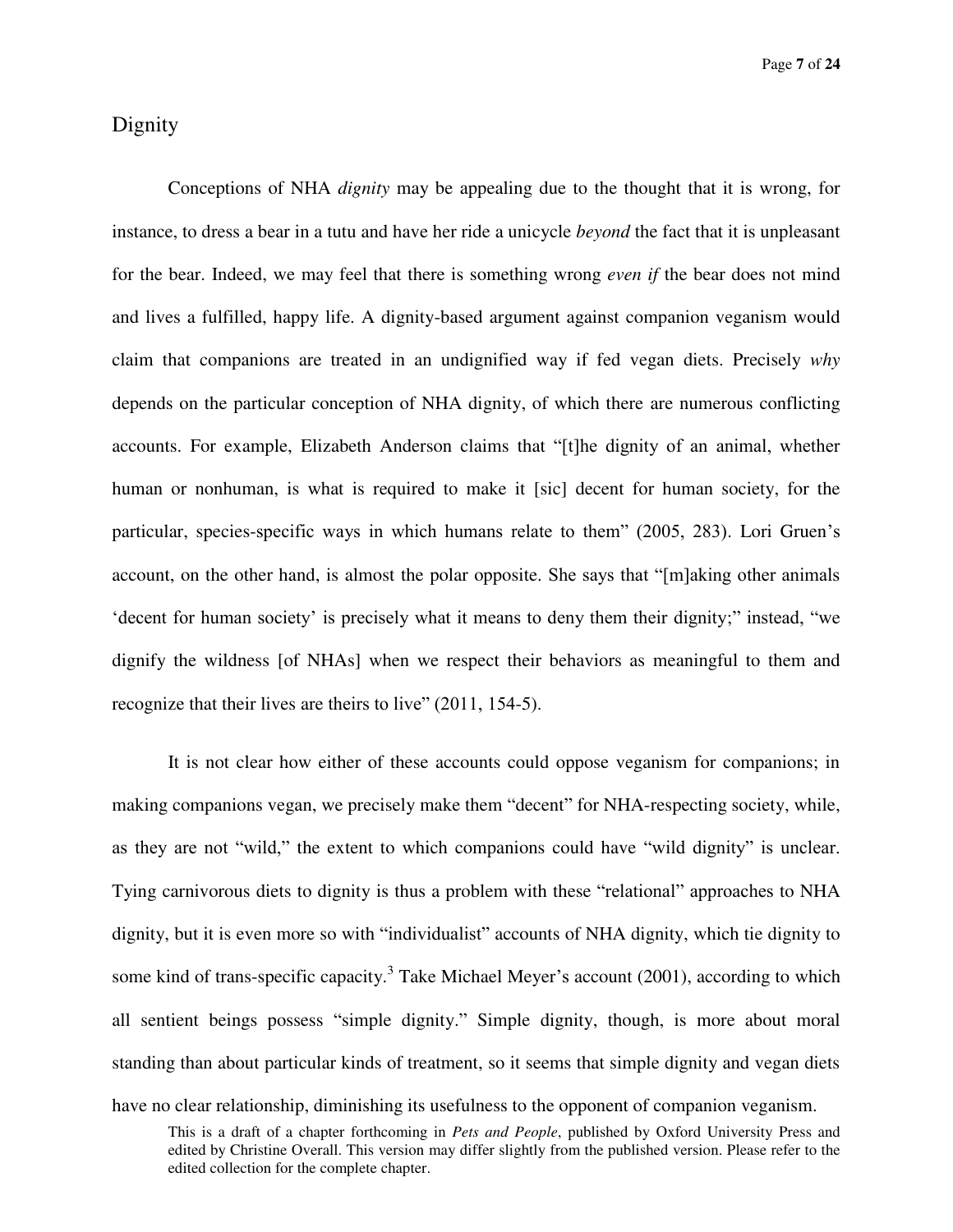Martha Nussbaum's (2006) account is a paradigm example of the "species-based" approach to dignity. She says that a NHA's dignified existence

would seem at least to include the following: adequate opportunities for nutrition and physical activity; freedom from pain, squalor and cruelty; freedom to act in ways that are characteristic of the species […]; freedom from fear and opportunities for rewarding interactions with other creatures of the same species, and of different species; a chance to enjoy the light and air in tranquility. (2006, 326)

This is placed within Nussbaum's capabilities approach, according to which justice is about endorsing various key capabilities. Capabilities are inherently species-dependent (resting upon a controversial Aristotelian notion of "species"), and so whether a companion has an important capability tied to flesh-eating, meaning it would be disrespectful to endorse veganism for that companion, depends on how we understand that companion's species. If a dog is understood as a member of the species *Canis lupus*, along with wolves, then perhaps she has an important flesheating capability. If dogs are members of the species *C. familiaris*, then this possibility is less plausible: the species has arisen in tandem with humans, and so human norms would define that species's norms. The same is true of cats, whom we may understand as members of *Felis silvestris*, along with wildcats, or as members of *F. catus*. However, *even if* we consider dogs and cats to be members of *Canis lupus* and *Felis silvestris* respectively, veganism need not be undignified. Nussbaum argues that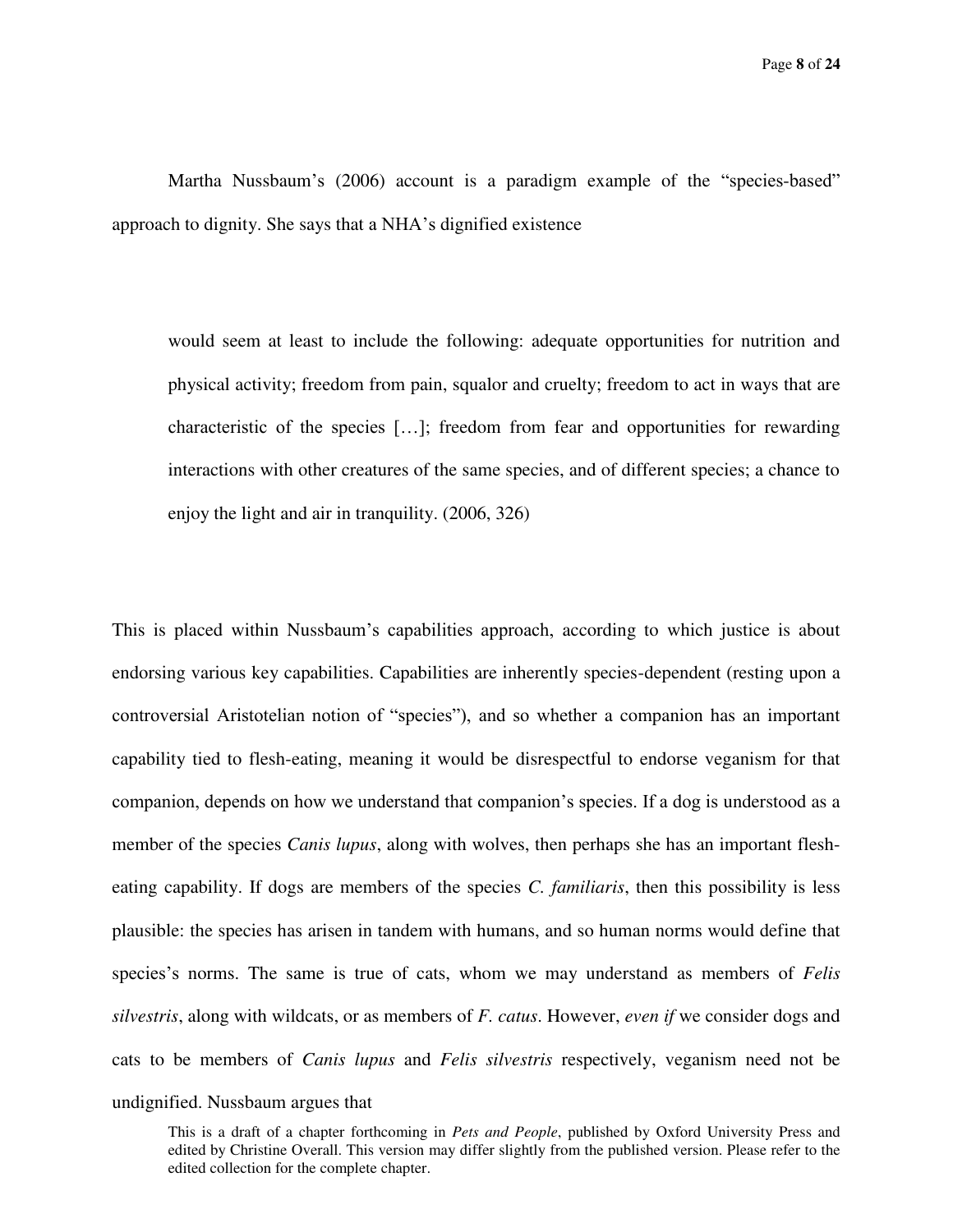Some capabilities are actually bad, and should be inhibited by law […] No constitution protects capabilities *qua* capabilities. There must be prior evaluation, deciding which are good, and, among the good, which are most central, most clearly involved defining the minimum conditions for a life with [...] dignity. (2006,  $166<sup>4</sup>$ )

The mere fact some NHA has the *capacity* to x does not mean that she could not have a dignified life without x. As I have argued, we do have good reason to believe that companions eating flesh is "actually bad," and so it is *not* the kind of capability we should promote. Nussbaum openly endorses this kind of picture; she argues that the natural is not always good (2006, 400), and indicates that NHAs' "harm-causing capabilities" are probably "not among those that should be protected by political and social principles" (2006, 369). By way of example, she points to a zoo that, rather than providing her/him with prey, provides a tiger with a ball on a rope (2006, 370- 1). "Wherever predatory animals are living under direct human support and control," she suggests, "these solutions seem to be the most ethically sound" (2006, 371). Though vegan companions are not mentioned, it seems to be the same kind of problem, and so warrants the same kind of solution. Ultimately, Nussbaum's account offers no support for the suggestion that we feed flesh to our companions, while her own words seemingly oppose the practice.

I have suggested that key accounts of NHA dignity do not support the claim that we should feed companions flesh, but, in so doing, have taken for granted that accounts of NHA dignity can be useful at all. This idea is controversial (Cochrane 2010; Zuolo 2015). It is possible, first, that dignity does not *add* anything to existing discussions (Macklin 2003), and

This is a draft of a chapter forthcoming in *Pets and People*, published by Oxford University Press and edited by Christine Overall. This version may differ slightly from the published version. Please refer to the edited collection for the complete chapter.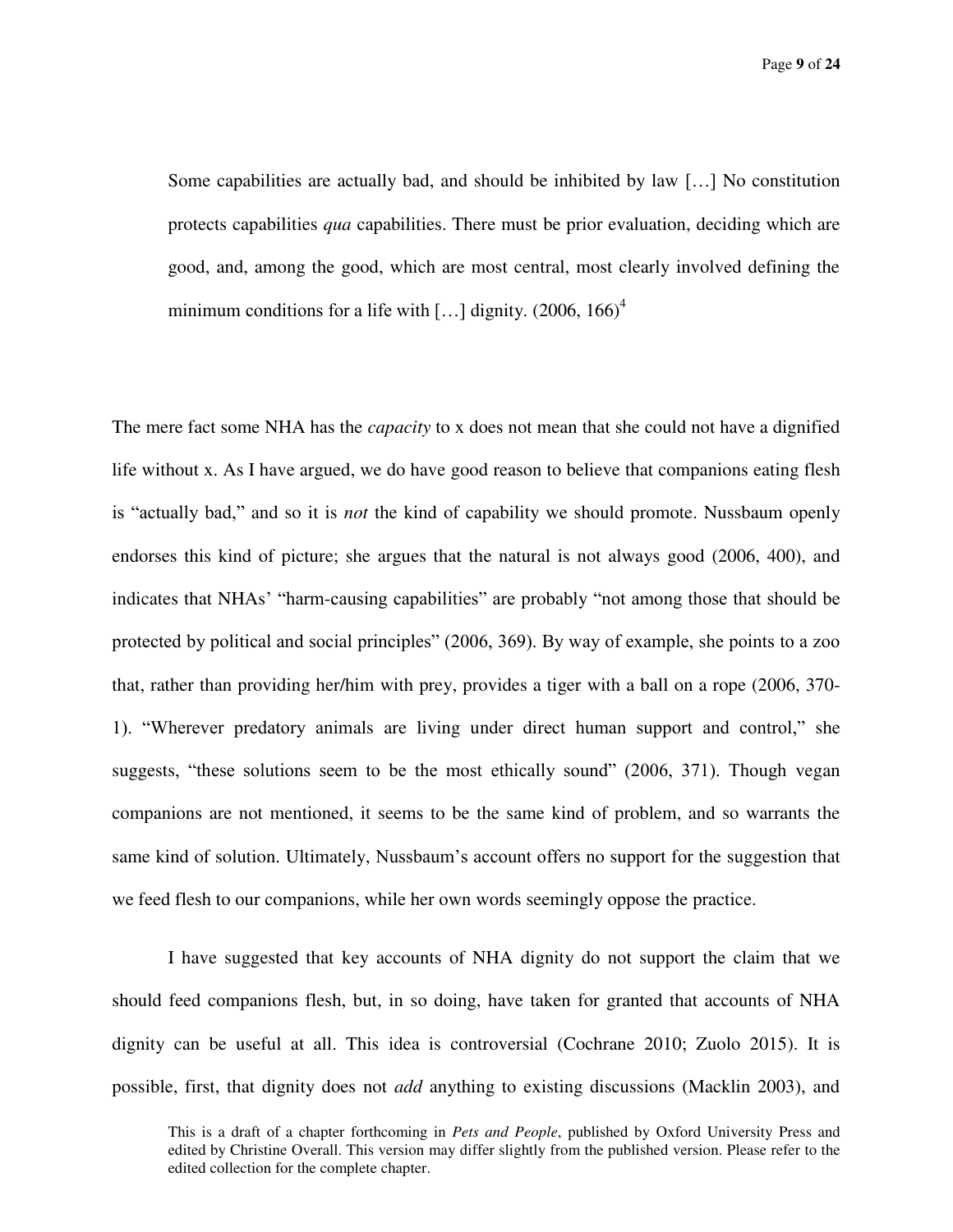that accounts of dignity are reducible to other concepts. If so, accounts of NHA dignity fail the requirement that they are non-redundant (Zuolo 2015, 3). Furthermore, accounts like Meyer's, although serving to confer moral worth or standing on individual NHAs, do not offer guidance for action (Zulolo 2015, 3), and so offer little to the present question. Issues of space mean that exploration of problems with dignity is impossible, but it is worth noting a final worry often raised: namely, that appeals to "dignity" are pure rhetoric, and that the term is used merely to justify whatever it is that is being defended. This idea is put eloquently by Singer, who writes that "[p]hilosophers frequently introduce ideas of dignity … at the point at which other reasons appear to be lacking, but this is hardly good enough. Fine phrases are the last resource of those who have run out of arguments" (1974, 113; cf. Macklin 2003). So, not only is it unclear how a dignity argument could ground opposition to vegan diets for companions, but there is an open question about the value of dignity arguments (especially in animal ethics) in the first place.

# **Naturalness**

The idea that something is "natural" is found in some accounts of dignity, but it can be separated from them. A naturalness argument against feeding vegan diets to companions would look something like this:

**Premise 1**: Companions are naturally flesh eaters.

**Interim conclusion**: To allow them to be flesh eaters would promote the natural.

**Premise 2**: Promoting the natural is (*prima facie*) good.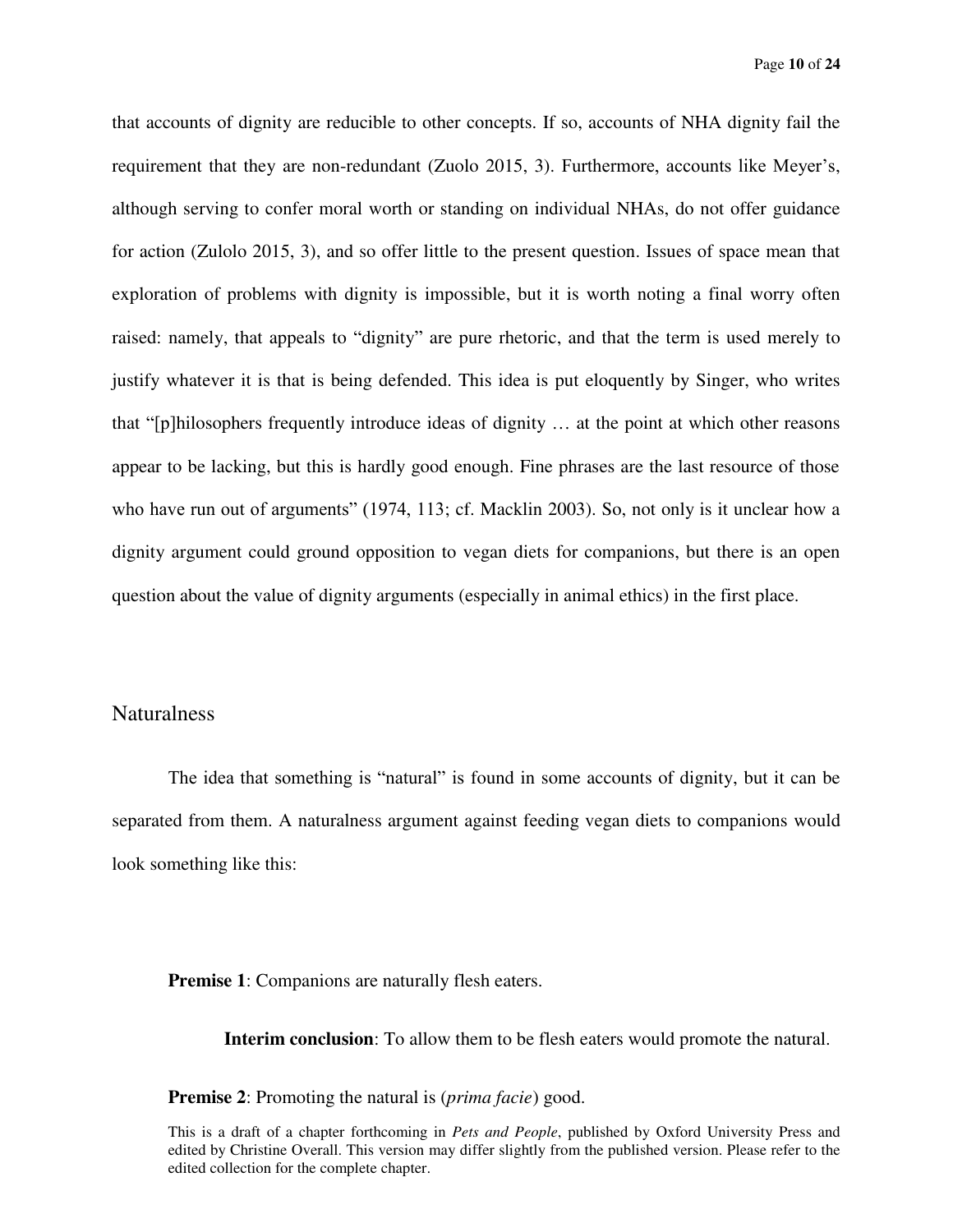**Conclusion**: Allowing companions to be flesh eaters is (*prima facie*) good.

There are at least two contentious elements here; the first is the identification of the "natural," and the second is the claim that the "natural" is good.

The good of naturalness is sometimes articulated in environmental ethics, but it is controversial. There are many "natural" things that we consider to be very bad, including suffering, starvation and disease. Further, the claim that something is "natural" is often a smokescreen for oppression. Examples abound: racism and sexual abuse are called "natural;" homosexuality and gender equality are declared "unnatural." However, even if these problems can be overcome, it is difficult to see how the defender of flesh foods for companions can invoke naturalness without throwing the baby out with the bathwater, as it is hard to frame an account of "naturalness" in which companions *themselves* are not unnatural. On the view of the environmental ethicists John Rodman, Holmes Rolston III and (previously) J. Baird Callicott, for example, companions are problematic *precisely* because they are *unnatural*, or have been *denaturalized*, and so have become "living artifacts" (cited in Cochrane 2014, 158). Even if we have doubts about the claims of these thinkers, it would be oddly selective to defend companion flesh-eating on the grounds of naturalness without also *criticizing* practically every element of the institution of companionship. Consequently, even if we are to promote naturalness, there is no easy way to use this to oppose companion veganism: if arguments about naturalness apply, they likely apply in ways bad for companionship.

Even if we can overcome *these* problems, the argument is incomplete. The "goodness" of the "natural" diet would have to be compared with the badness of its consequences. Even if some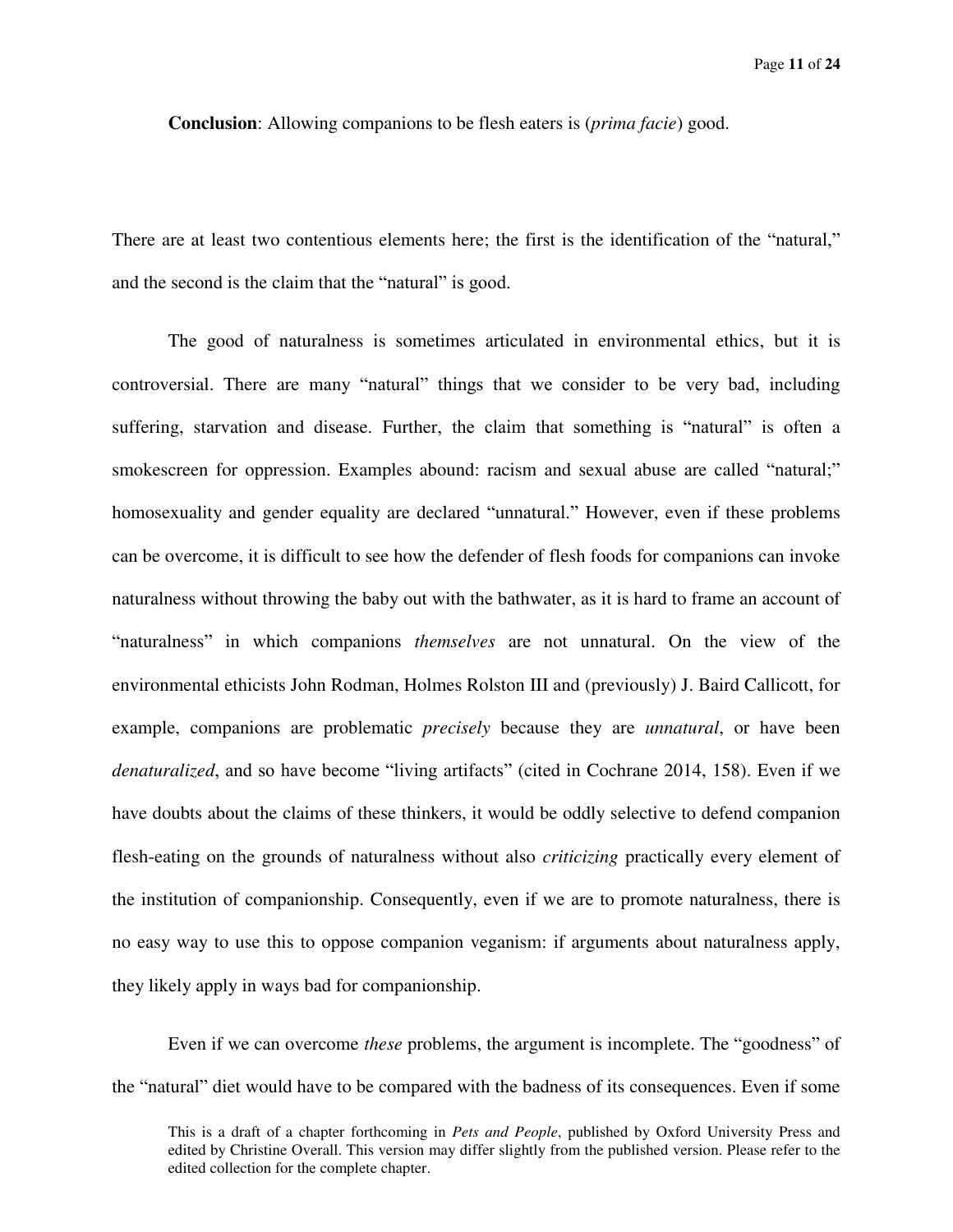(bizarre) person believed naturalness the *only* good, it remains unclear that they should oppose vegan companions; depending on their account of naturalness, it could be that a vegan dog is "less unnatural" than animal agriculture, and, given that animal agriculture results in catastrophic levels of land use, harmful emissions and chemical pollution, the institution is contributing on an enormous scale to the *destruction* of nature. It is probable that more "naturalness" will be promoted if the world were to convert to vegan diets for companions.

Perhaps a more reasonable challenge grounded in naturalness would take the following form:<sup>5</sup> Companions have natural inclinations towards flesh (or, would naturally seek out flesh), and we have an obligation not to interfere with (or, more strongly, to promote) their natural inclinations/actions. I do think this argument is more compelling than the previous, but that is because it is essentially a freedom-based argument with added naturalness considerations; while "naturalness" does not add much to the argument, it does *detract* from it, insofar as it raises problems. Specifically, the proponent of this argument has the difficult tasks of identifying the "natural" (compounded by the above considerations about the unnaturalness of companions), defending the *value* of the natural, and finally weighing this value with the problems (including problems of unnaturalness and destruction of the natural) associated with feeding companions flesh. In all, I suggest that the proponent of this argument would do better to drop the "naturalness" claim and focus on freedom. Therefore, it is to that argument that I now turn.

## Freedom

An argument often heard in defense of *human* consumption of flesh is that people should be free to choose what they consume. We recognize this argument for what it is in some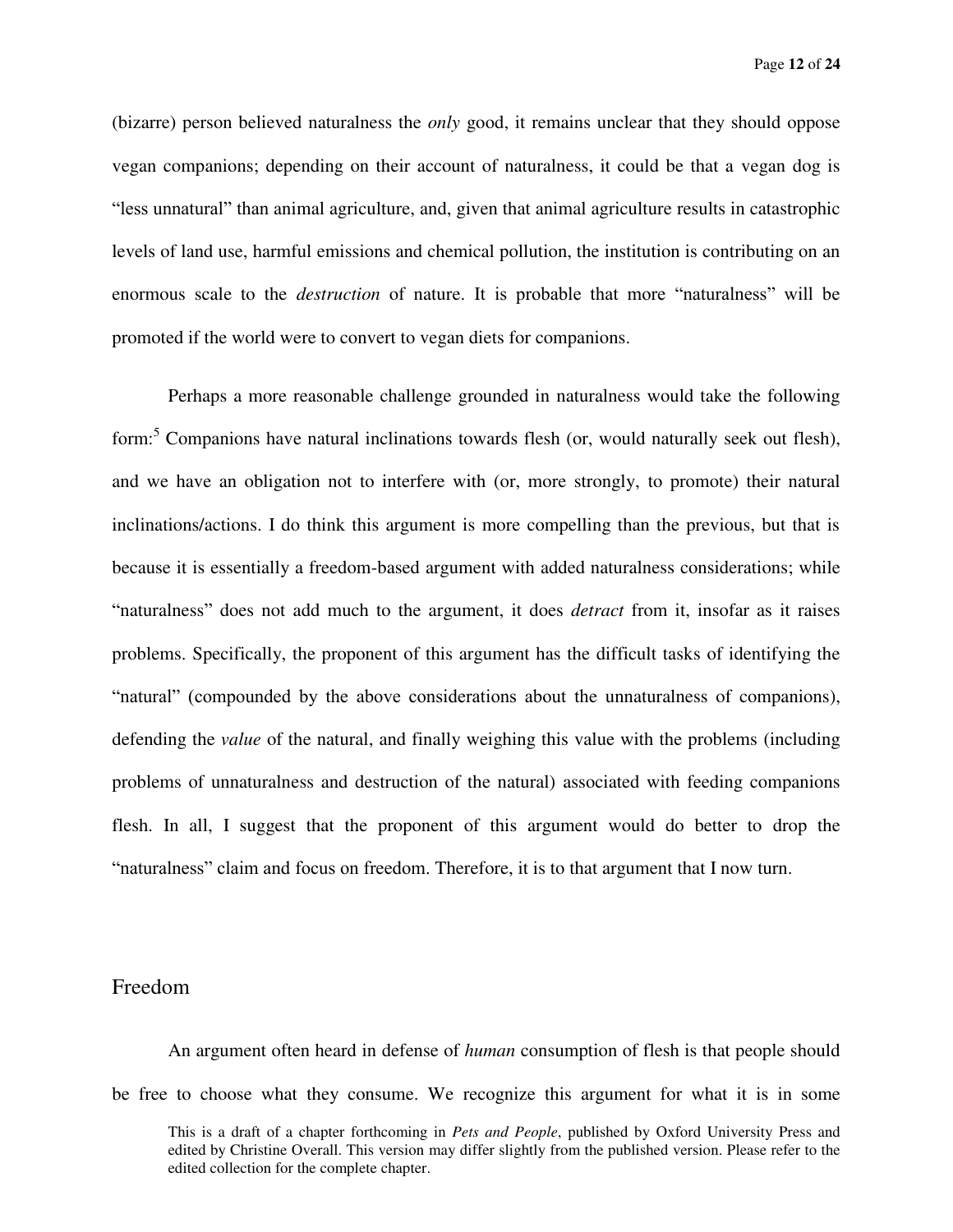contexts; we do not think that people should be free to choose to consume *human* flesh, for instance. Many animal lovers also oppose the freedom to eat dogs and cats; the outrage at the annual Yulin Dog Meat Festival in China is illustrative. (The irony that many of the most vocal opponents of the festival are non-vegans has not been lost on some commentators.) It cannot be the case, then, that the promotion of companion freedom or autonomy necessitates that the companions be permitted to eat whatever they like. Nonetheless, a freedom-based argument could be made to support flesh-based diets for companions. One could appeal either to the freedom of the *companions* to eat what they would prefer, or perhaps to the freedom of the *guardians* to feed to their companions what is convenient. Donaldson and Kymlicka consider but dismiss the former. "We have made a point of enabling animal agency," they write, "…[s]o why, in the case of diet, are we advocating that meat should not be among the choices offered to them? Because the liberty of citizens is always constrained by respect for the liberties of others" (2013, 150). They are surely right, and the point stands whether or not we share the authors' conception of citizenship. It is perverse to suggest that companions' interest in having food that they prefer (if they do prefer NHA-derived foods), or guardians' interest in feeding easily accessible food to their companions, should outweigh the interest that sensitive NHAs have in not having suffering inflicted upon them and not being killed. These are some of the most central interests a being can possess.

It is worth remembering that the majority of companions in the west are not given much freedom concerning their choice of diet, and are simply fed the canned food that their guardians have chosen. However, it is perfectly consistent to imagine a companion having considerable choice while remaining vegan. There are multiple vegan "pet food" brands available, as well as plenty of tried-and-tested recipes posted online. And there is no reason to rely wholly on

This is a draft of a chapter forthcoming in *Pets and People*, published by Oxford University Press and edited by Christine Overall. This version may differ slightly from the published version. Please refer to the edited collection for the complete chapter.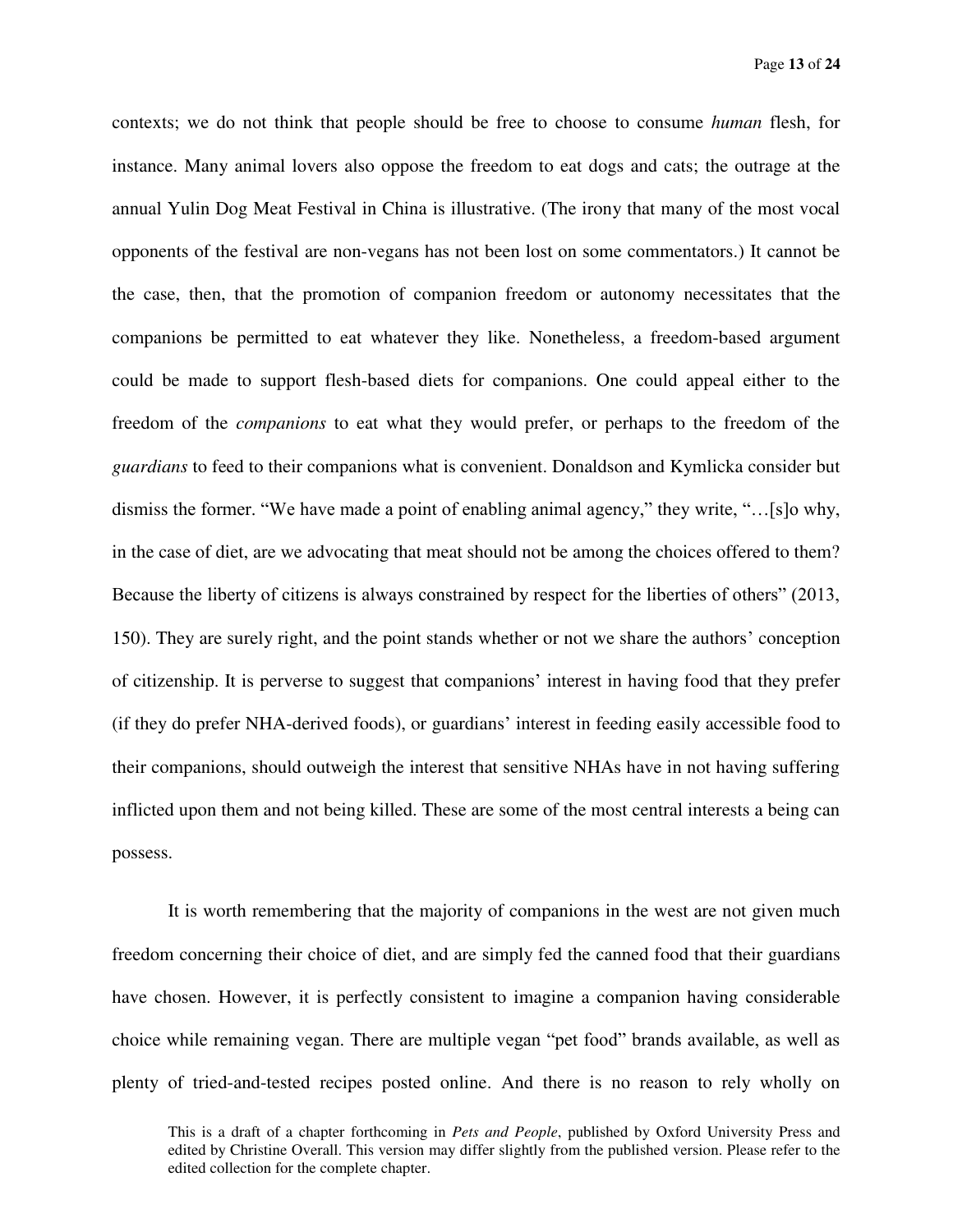processed or cooked foodstuffs. Donaldson and Kymlicka illustrate the way that companion choice can be promoted while still working within the confines of veganism:

It's true that humans need to ensure that dogs meet their nutritional needs, and that they don't overeat, or eat foods that will poison them. But this still leaves a large area in which dogs can express their food preferences and make their own choices. Through trial and error (and choice amongst options), it became perfectly clear to us that our dog Codie's favourite foods included fennel, kale stems, and carrots. And peas were so prized he simply helped himself from the veggie garden. Fruit really wasn't of interest. On the other hand, his buddy Rolly was mad for bananas. Dogs have individual preferences, and (to varying degrees) the competence to make choices based on their preferences. (2013, 109)

Codie, clearly, is given far greater choice when it comes to food than the vast majority of companions. The promotion of companion autonomy should not be understood as in conflict with the demand that companions be fed a vegan diet.

#### Health

I now move on to the most pressing challenge companion veganism. It might be said that while we do have an obligation to abstain from inflicting suffering upon and killing sensitive NHAs, this obligation is overridden by the fact that our companions require the flesh of NHAs to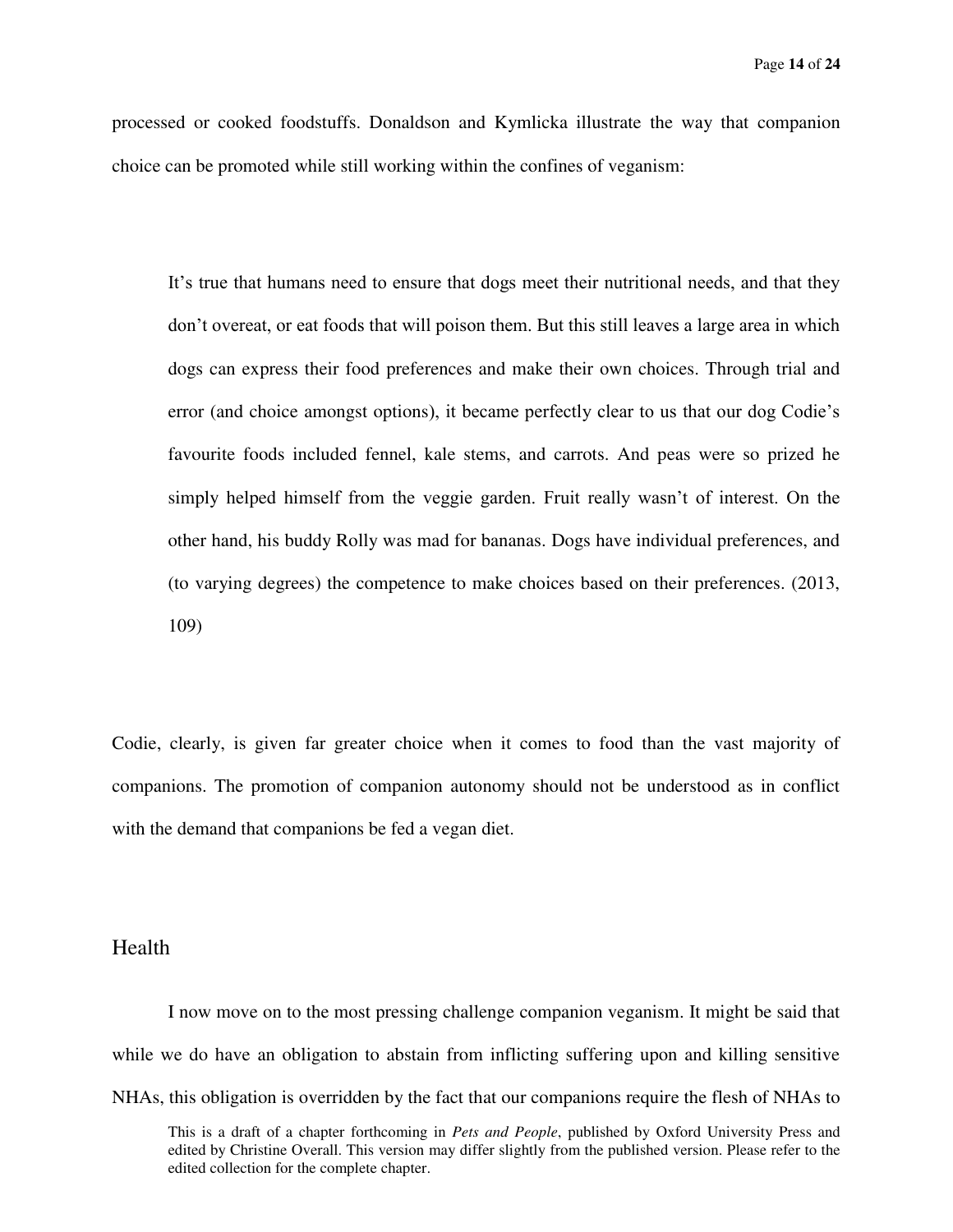be healthy. There is received wisdom in the area (Donaldson and Kymlicka 2013, 143; Rothgerber 2014) that while dogs can thrive on vegan diets, cats may not be able to. Indeed, it is not hard to find authoritative-sounding statements endorsing this claim. For example, on the popular website WebMD, Roxanne Hawn quotes Cailin Heinze (a veterinary nutritionist) as saying that "[f]or cats, [a vegan diet is] really inappropriate. It goes against their physiology and isn't something I would recommend at all. For dogs … vegan diets can be done, but they need to be done very, very carefully" (Hawn 2011). Hawn also quotes the guardian of cats fed a vegan diet, who explains that her cats are happy and healthy (2011). It is not hard to find anecdotal evidence of vegan cats thriving on the one hand and angry condemnation of guardians of vegan cats on the other. Here is not the place to solve this particular dispute, especially as the scientific literature seems equivocal. In a review of the evidence, Katheryn Michel concluded that the nutritional adequacy of some commercially available vegan cat foods has been "called into question," but did not claim that vegan diets are necessarily unsuitable (2006, 1275-7). By contrast, a study (Wakefield, Shofer and Michel 2006) examining individual cats found that vegetarian diets (including vegan diets) did not have the adverse health effects expected. Lorelei Wakefield, the veterinarian who was the lead author of the latter study, runs VegetarianCats.com, a website with information about vegetarian and vegan diets for companions. She is of the view that a plant-based diet for cats is possible, having raised vegan cats, but can be difficult, especially if the cats have pre-existing health problems.

Given the conflicting comments from experts, this fourth challenge seems a serious one for my argument. Were cats unable to survive on a vegan diet, and assuming that they could not be provided flesh in a respectful way, it could be that we would have to explore whether there was some way we could balance our positive duties towards cats with our negative duties

This is a draft of a chapter forthcoming in *Pets and People*, published by Oxford University Press and edited by Christine Overall. This version may differ slightly from the published version. Please refer to the edited collection for the complete chapter.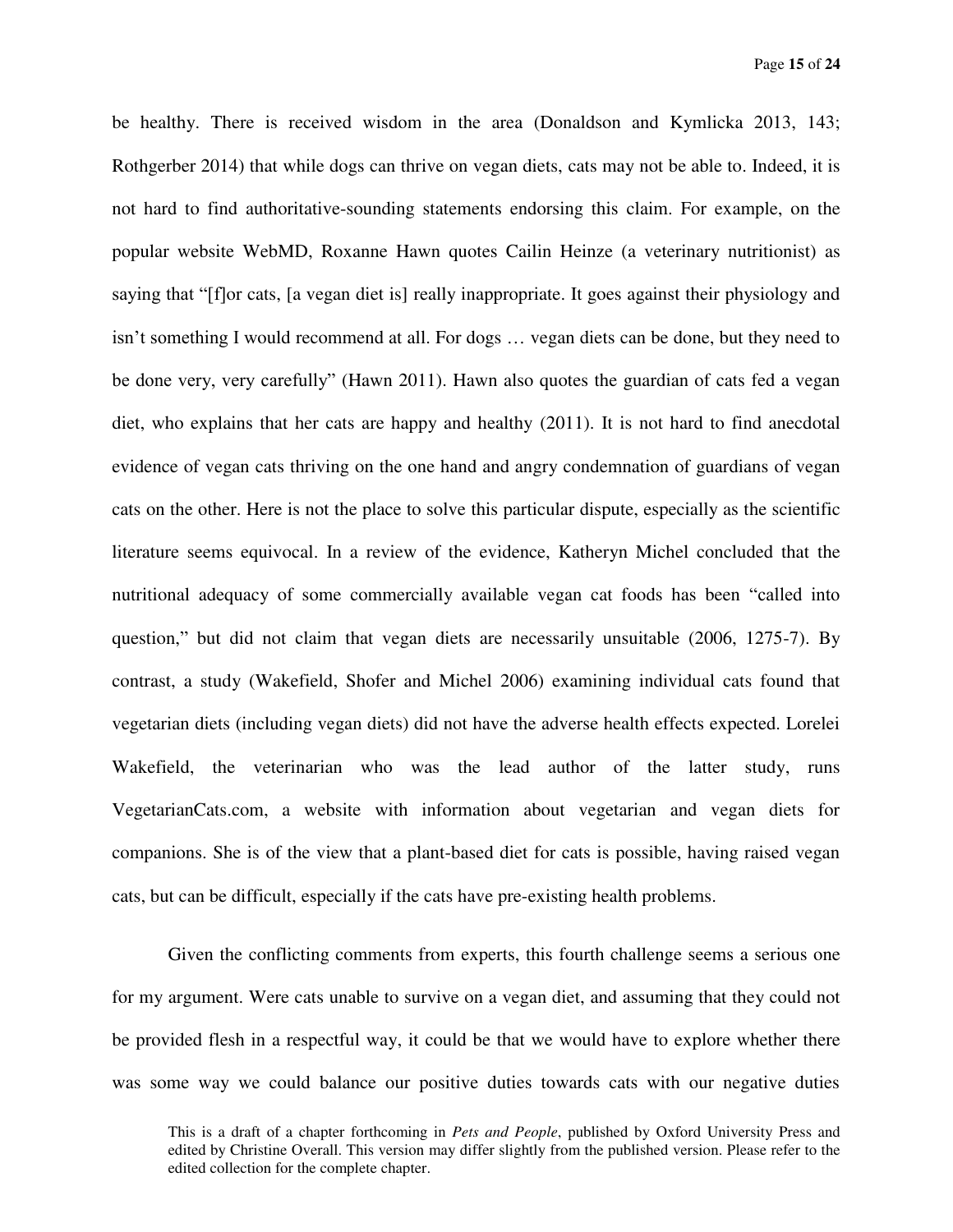towards other NHAs. One solution, unthinkable to some, would be companion cats' extinction. Though we may have good reasons to think cats' extinction would be a bad thing, we also have very good reasons to be opposed to continuing to feed flesh to cats. Another possible solution, though one perhaps equally problematic, is genetically modifying cats away from carnivory. The way forward seems unclear.

But let us take a step back. The issue of companion diet is more complicated than I have previously allowed. First, our obligations concerning dogs and cats may be different, given their different physiologies.<sup>6</sup> Second, our obligations concerning companion diet have both *moral* and *political* dimensions. The moral dimension focuses on the actions of guardians, while the political dimension focuses on the actions of the state and society – for example, decisions about research funding. In the case of dogs, the moral and the political dimensions are close: we should want to see dogs converted to veganism. For individual animal lovers, this means careful research and a change in companion diet. For states, the obligation will, in the medium-term, mean the banning of flesh-based "pet food." More immediately, it might mean information campaigns and subsidies on vegan dog foods, both of which could be funded by a tax on fleshbased dog foods.

With cats, individuals and states appear to have somewhat different obligations. Individual animal lovers should not want to risk their companions' health. For guardians who are confident that they can provide a suitable vegan diet for their cats, this is the right choice, but such individuals may be in a minority. The solution for others is *minimizing* the amount of animal protein fed to companions. Preferable to a wholly flesh-based diet would be feeding cats "half vegetarian biscuits and half organic wet meaty food" (Brown and Welch 2010). A mixed diet could be combined with the seeking out of the most ethically viable NHA-derived products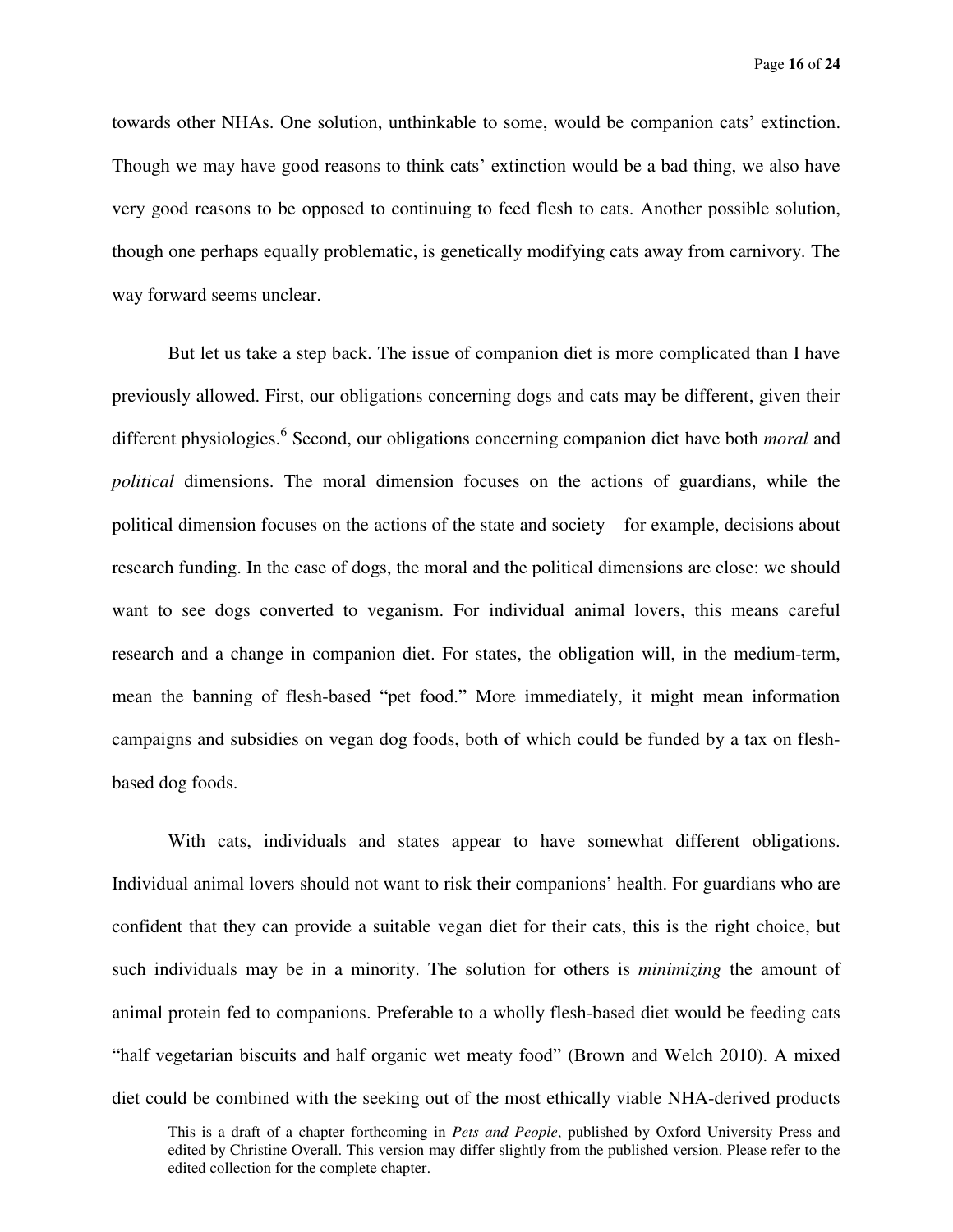for companions: organic, free-range, "happy" meat still involves the infliction of an early, gruesome death, but at least there is typically *less* suffering. Perhaps there are better possibilities: the eggs of rescued chickens might be viable, but such chickens would not exist in a world in which chickens were not kept for their eggs. Though perhaps unpleasant, "road kill" provides a source of flesh that would be wasted otherwise. "Dumpster-diving" provides another alternative; again, though, dumpster-diving (which is criminalized in some jurisdictions) is a possibility only so long as we live in a society where NHA-derived products remain a "normal" part of the human diet, and so will hopefully become less viable in time.

Political solutions would involve seeking out a just alternative to current cat diets, perhaps through research funding. Most obviously, veterinarians can learn more about cat physiology and diets and so come to understand how they might easily thrive on vegan diets. For example, taurine is a nutrient that cats typically acquire from animal flesh, but vegan taurine supplements are already available – further development in this area is easily conceivable. Animal welfare scientists might be able to discover that certain NHAs are actually unthinking, unfeeling entities, in which case they would not be covered by the typical approaches to animal ethics. If these NHAs could be used to feed our cats, then it seems that the dilemma could be averted. Research from animal ethicists and other normative theorists, too, could suggest creative solutions to the problem – both temporary and permanent. For example, in a world in which humans and dogs were vegan there would be much space on which we could develop the most humane possible forms of farming.<sup>7</sup> I defend an alternative elsewhere (Milburn, forthcoming), suggesting that while the discovery of some nonsentient NHA that is suitable as a food source for cats would be ideal, in the meantime, we could be permitted to feed to cats those NHAs for whom sentience is *plausible*, but not *likely*, such as certain shellfish. Importantly, I argue that we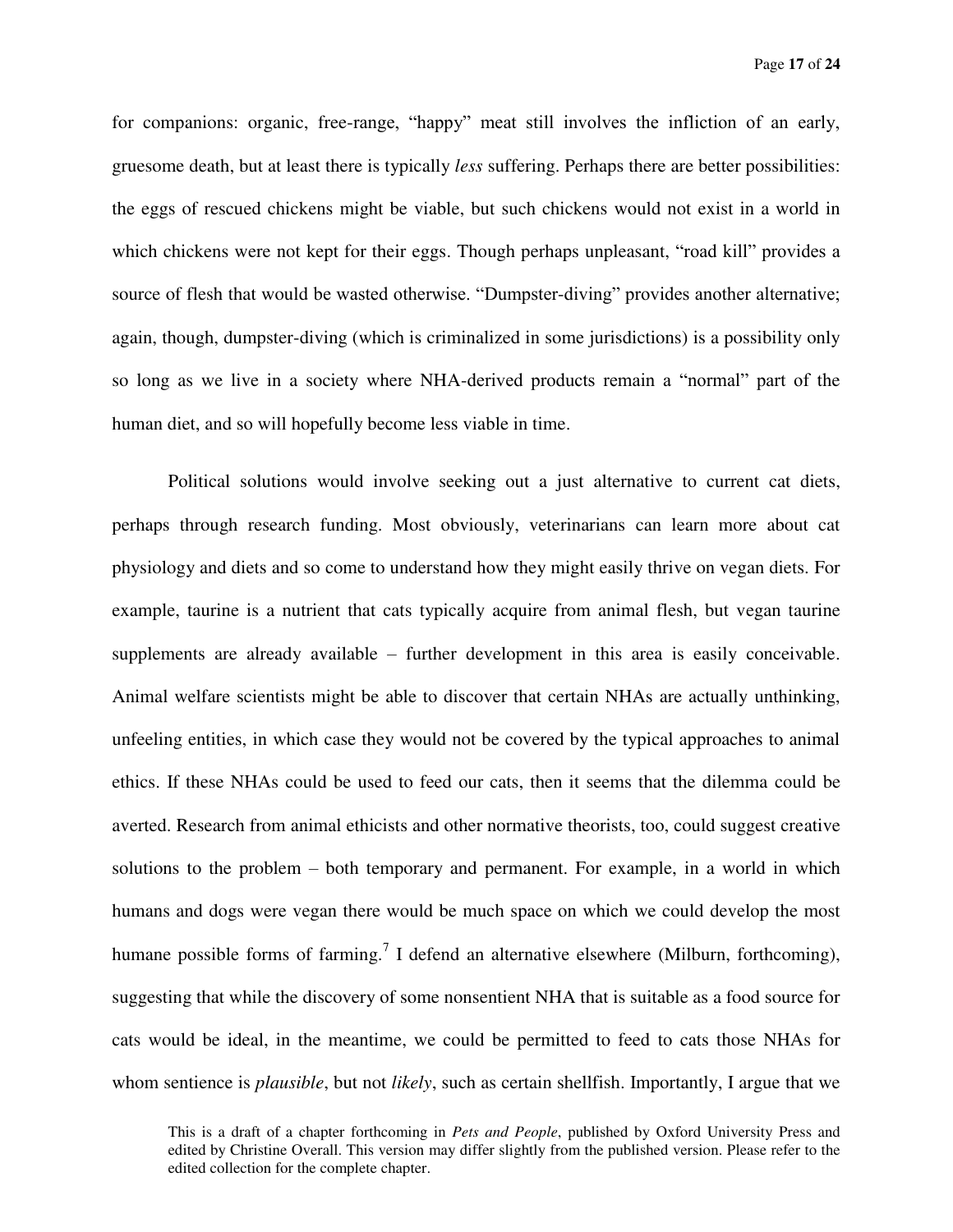may have different obligations concerning our cats' diets than our own; while we could feed certain shellfish to our cats, we would not be permitted to eat them ourselves. (Individual animal lovers, if they are confident that shellfish could provide a suitable food source for their companions but are not confident that a wholly vegan diet could, could follow this route.) The question of companion diets is not solely a scientific one, but something to which normative theorists could offer much.

## Concluding remarks

I began this chapter with the observation that there is an oddity in the fact that in being an animal lover – someone who shares their life with a nonhuman animal companion – one often contributes to more NHA death and suffering than one would otherwise. This "animal lovers' paradox" is closely related to the vegetarian's dilemma, a term that refers to the conflict veg(etari)ans feel when it comes to the possibility of feeding flesh to their companions. I presented an argument in favor of feeding vegan diets to our companions, before exploring four possible challenges. Arguments from NHA *dignity* face the problems of stating precisely what is *meant* by dignity, and of clarifying why a vegan diet is undignified. In addition, we may have reasons not to endorse dignity arguments at all. Arguments from *naturalness* face problems in explaining why naturalness is good, and encounter problems when it comes to companions in the first place. Further, *even if* naturalness is good and a vegan diet is unnatural, the badness (including *destruction* of the natural) of companion carnivory surely outweighs the goodness. The challenge from NHA *freedom* pits two animal ethics ideals against each other, but companions' interest in having a wider variety of food choices cannot override the fundamental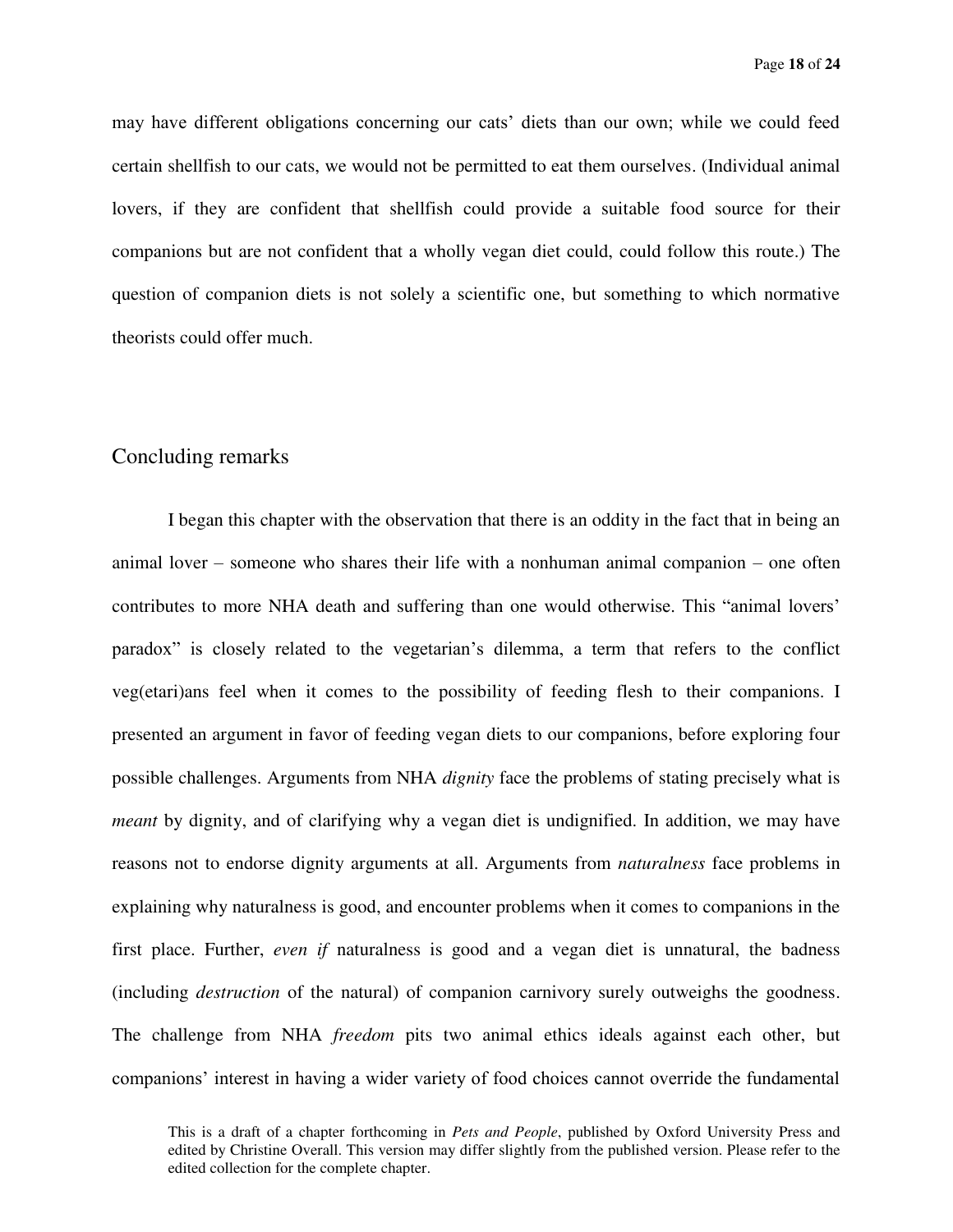interests other NHAs have in not being killed or made to suffer, and, further, a vegan diet is not incompatible with a high degree of dietary freedom for companions anyway.

The final challenge considered was the most important. The fact that it may not be *healthy* for companions (especially cats) to be fed a solely vegan diet leads to important distinctions that need to be made. With dogs, our *moral* and *political* obligations seem to fit neatly together; these companions should be converted to vegan diets. With cats, however, our moral and political obligations seem to diverge.<sup>8</sup> While individual animal lovers should seek to *limit* the death and suffering in their cats' diets, completely eliminating it may not always be possible. However, as a political community, we should be funding research into how the suffering and death currently entailed by cats' diets can be removed entirely. With further research, good will and wider awareness, we can hope that all members of our community – humans and companions – can come to survive and flourish in ways that are respectful of the fundamental interests of sensitive nonhuman animals.

**Acknowledgements**: I am thankful for helpful discussions with a variety of people who have engaged with me on this topic. My particular thanks go to my doctoral supervisors – David Archard and Jeremy Watkins – Christine Overall, and the participants (including Matteo Bonotti, Jens Tuider, Anne Barnhill, Jan Deckers, Chris Thompson and Aaron Crowe) at the Political Theory and the Normative Challenges of Food Governance panel, MANCEPT Workshops 2015, University of Manchester. Thanks are also owed to Katherine Wayne, who originally got me interested in the topic of companion diets and introduced Christine to my work. Finally, I thank

This is a draft of a chapter forthcoming in *Pets and People*, published by Oxford University Press and edited by Christine Overall. This version may differ slightly from the published version. Please refer to the edited collection for the complete chapter.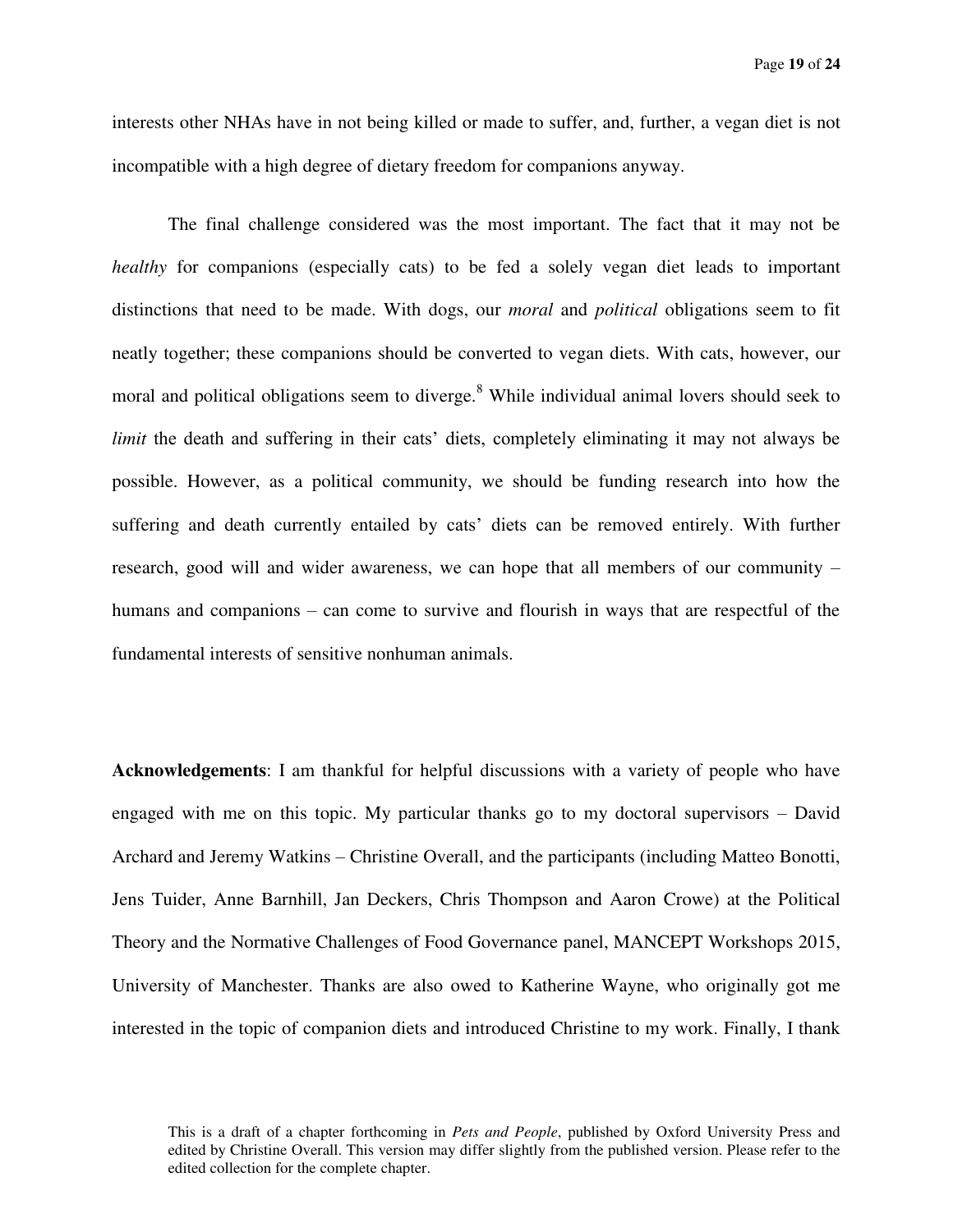the Department of Employment and Learning, Northern Ireland, who provided funding for my research at Queen's University Belfast.

# Bibliography

- Anderson, Elizabeth. 2005. "Animal Rights and the Values of Non-human Life." In *Animal Rights*, edited by Cass Sunstein and Martha Nussbaum, 277-98. Oxford: Oxford University Press.
- Brown, Katy. 2010. "A Nation of Animal Lovers?" *Ethical Consumer* (123): 12-6, 34-75.
- Brown, Katy, and Dan Welch. 2010. "The Ethics of Veggie Cats and Dogs." *The Guardian*, http://www.theguardian.com/environment/blog/2010/may/24/vegetarianism-pets-nationalvegetarian-week-cats-dogs. Accessed on 17 June 2015.
- Cochrane, Alasdair. 2010. "Undignified Bioethics." *Bioethics* 24 (5): 234-41.
- ———. 2012. *Animal Rights Without Liberation*. New York: Columbia University Press.
- ———. 2014. "Born in Chains? The Ethics of Animal Domestication." In *The Ethics of Captivity*, edited by Lori Gruen, 156-73. Oxford: Oxford University Press.
- Craig, Winston J., and Ann Reed Mangels. 2009. "Position of the American Dietetic Association: Vegetarian Diets." *Journal of the American Dietetic Association* 109 (7): 1266- 82.

This is a draft of a chapter forthcoming in *Pets and People*, published by Oxford University Press and edited by Christine Overall. This version may differ slightly from the published version. Please refer to the edited collection for the complete chapter.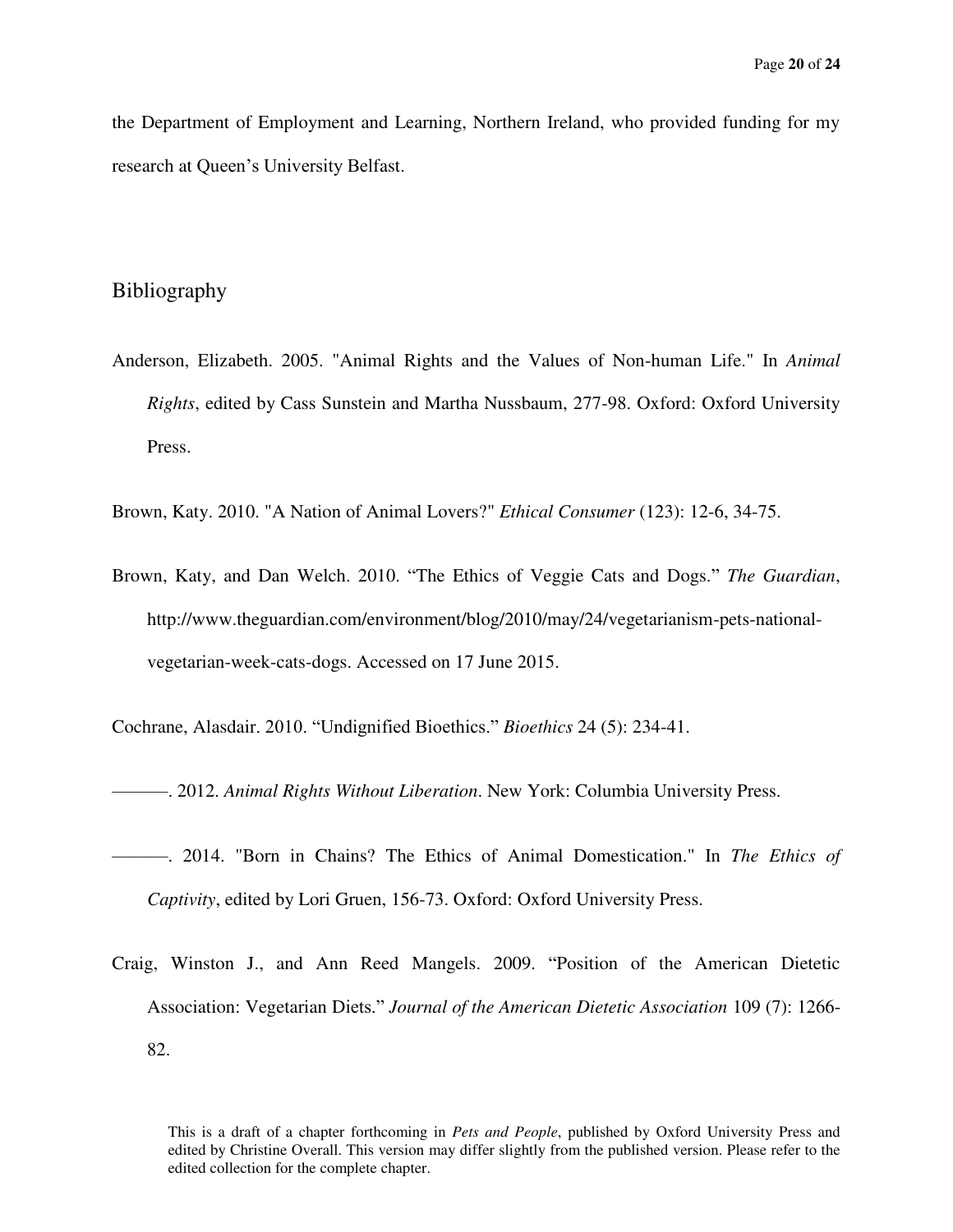Donaldson, Sue, and Will Kymlicka. 2013. *Zoopolis*. Oxford: Oxford University Press.

Francione, Gary. 2007. *Introduction to Animal Rights*. Philadelphia: Temple University Press.

———. 2008. *Animals as Persons*. New York: Columbia University Press.

Gruen, Lori. 2011. *Ethics and Animals*. Cambridge: Cambridge University Press.

- Hawn, Roxanne. 2011. "Should Your Pet Go on a Vegetarian Diet?" WebMD, http://pets.webmd.com/features/vegetarian-diet-dogs-cats. Accessed on 16 June 2015.
- Macklin, Ruth. 2003. "Dignity Is a Useless Concept." *British Medical Journal* 327 (7429): 1419- 20.
- Mangels, Ann Reed, Virginia Messina and Melina Vesanto. 2003. "Position of the American Dietetic Association and Dietitians of Canada: Vegetarian Diets." *Journal of the American Dietetic Association* 103 (6): 748-65.
- Meyer, Michael. 2001. "The Simple Dignity of Sentient Life: Speciesism and Human Dignity." *Journal of Social Philosophy* 32 (2): 115-26.
- Michel, Kathryn. 2006. "Unconventional Diets for Dogs and Cats." *Veterinary Clinics of North America: Small Animal Practice* 36 (6): 1269-81.
- Milburn, Josh. Forthcoming. "Not Only Humans Eat Meat: Companions, Sentience, and Vegan Politics." *Journal of Social Philosophy*.

Nussbaum, Martha. 2006. *Frontiers of Justice*. Cambridge, MA: Harvard University Press.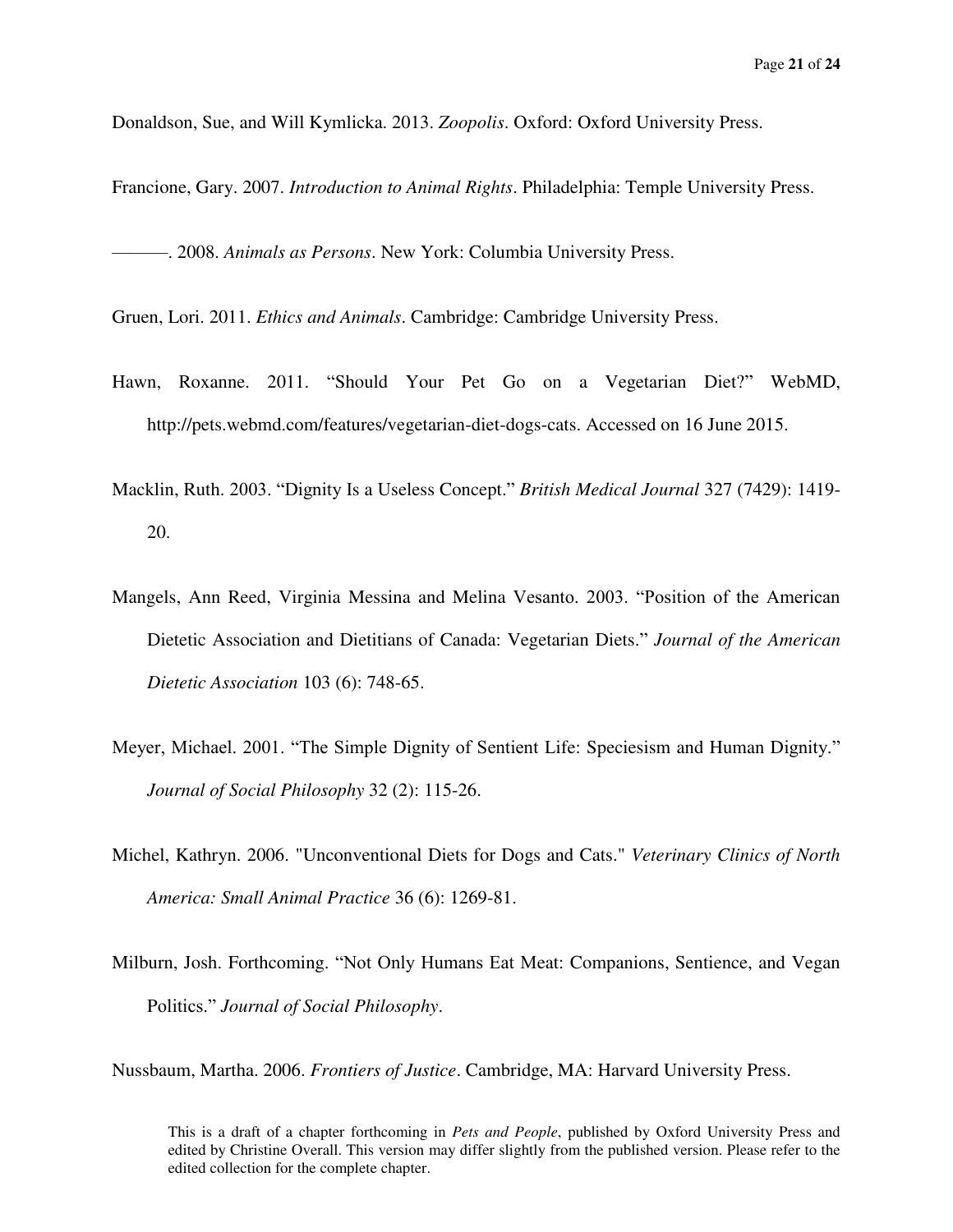Palmer, Clare. 2010. *Animal Ethics in Context*. New York: Columbia University Press.

- Piazza, Jared, Matthew Ruby, Steve Loughnan, Mischel Luong, Juliana Kulik, Hanne Watkins and Mirra Seigerman. 2015. "Rationalizing Meat Consumption. The 4Ns." *Appetite* 91: 114- 28.
- Regan, Tom. 1984. *The Case for Animal Rights*. London: Routledge and Kegan Paul.
- Rothgerber, Hank. 2013. "A Meaty Matter. Pet Diet and the Vegetarian's Dilemma." *Appetite* 68: 76-82.
- ———. 2014. "Carnivorous Cats, Vegetarian Dogs, and the Resolution of the Vegetarian's Dilemma." *Anthrozoös* 27 (4): 485-98.
- Sandøe, Peter, Sandra Corr and Clare Palmer. 2016. *Companion Animal Ethics.* Chichester, England: Wiley.
- Singer, Peter. 1974. "All Animals Are Equal." *Philosophical Exchange* 1 (5): 103-16.
- ———. 1995. *Animal Liberation*. London: Pimlico.
- Wakefield, Lorelei, Frances Shofer and Kathryn Michel. 2006. "Evaluation of Cats Fed Vegetarian Diets and Attitudes of Their Caregivers." *Journal of the American Veterinary Medical Association* 229 (1): 70-3.
- Zuolo, Federico. 2015. "Dignity and Animals. Does it Make Sense to Apply the Concept of Dignity to All Sentient Beings?" Unpublished manuscript.

This is a draft of a chapter forthcoming in *Pets and People*, published by Oxford University Press and edited by Christine Overall. This version may differ slightly from the published version. Please refer to the edited collection for the complete chapter.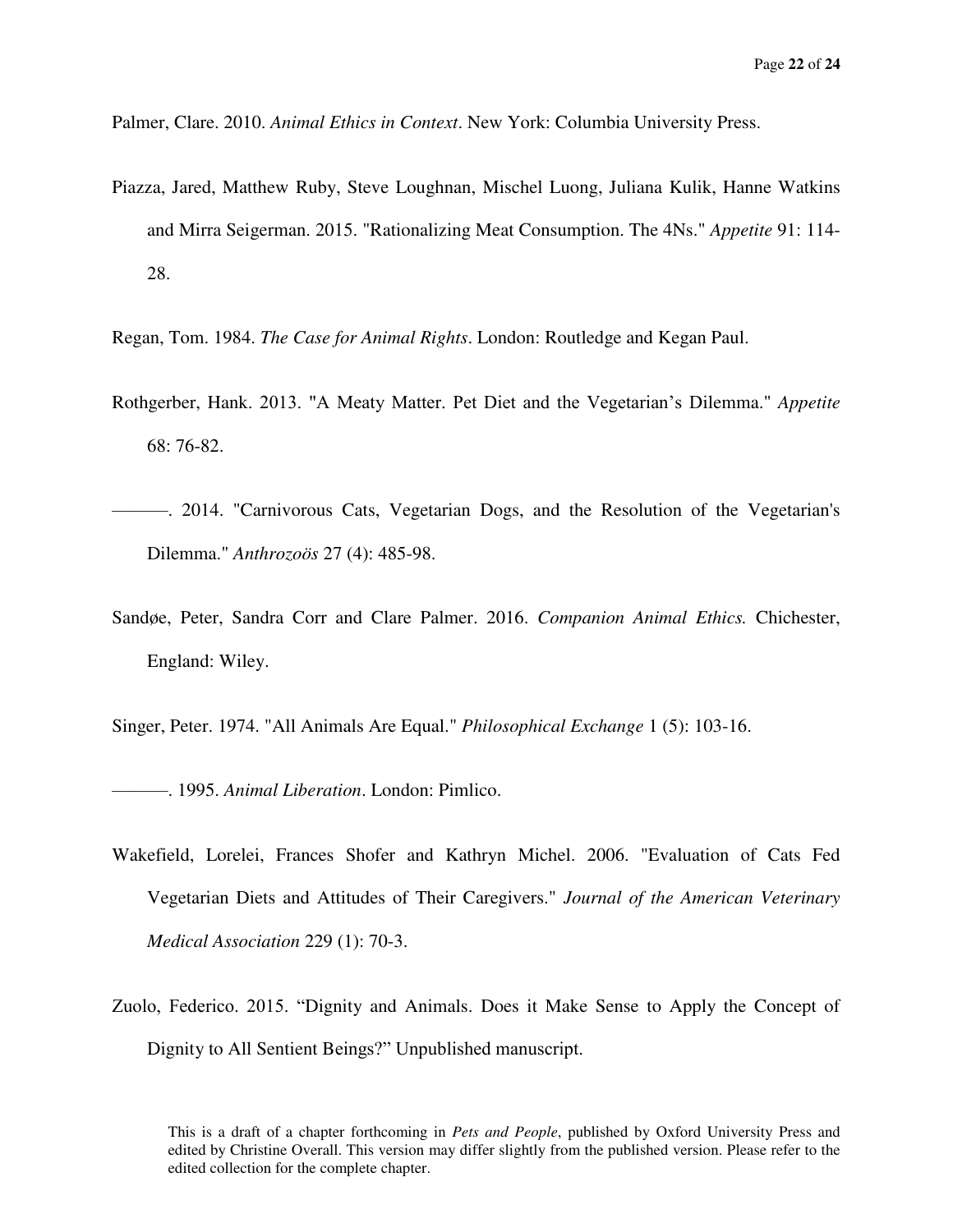Page **23** of **24**

 $<sup>1</sup>$  In private correspondence, Cochrane has told me that companion diet is an issue to which he</sup> has given considerable thought. Like me, he considers it an important ethico-political issue, and not simply a question for veterinary nutrition.

 $2$  Readers unhappy with this assumption should consider a world in which many products are made with slave labor. (Note that I am not making a claim about the comparative badness of slavery and animal agriculture.) We may worry about the effect that we as an individual can have on the institution of slave labor, and we might be surrounded by family and friends who happily consume the products of slavery – perhaps they talk about how it is "natural," "normal," "necessary" or "nice" to use slaves (cf. Piazza et al. 2015). Nonetheless, we would surely have an obligation to avoid the products of slavery, especially if it was easy for us to do so, and given that our abstention could convince *others* to refrain.

One might object that this thought experiment would only have an effect upon the current question if we held that the consumption of NHA-derived foods was just as bad as human slavery. However, the fact that we would and should continue to abstain from the products of slavery in the imagined case shows us that the stated concerns are not overridingly significant; the burden of proof would be on the person who objected to veganism to illustrate why these counterarguments were convincing for veganism but not slavery.

3 I have borrowed the tripartite split of NHA dignity accounts into *relational*, *individualist* and *species-based* from Federico Zuolo (2015). Hybrid positions are possible; Anderson's account is a hybrid species-based/relational account, for example.

<sup>4</sup> Nussbaum talks of human dignity, but there is no reason to think that NHA dignity is any different.

<sup>5</sup> With thanks to Anne Barnhill for this point.

l